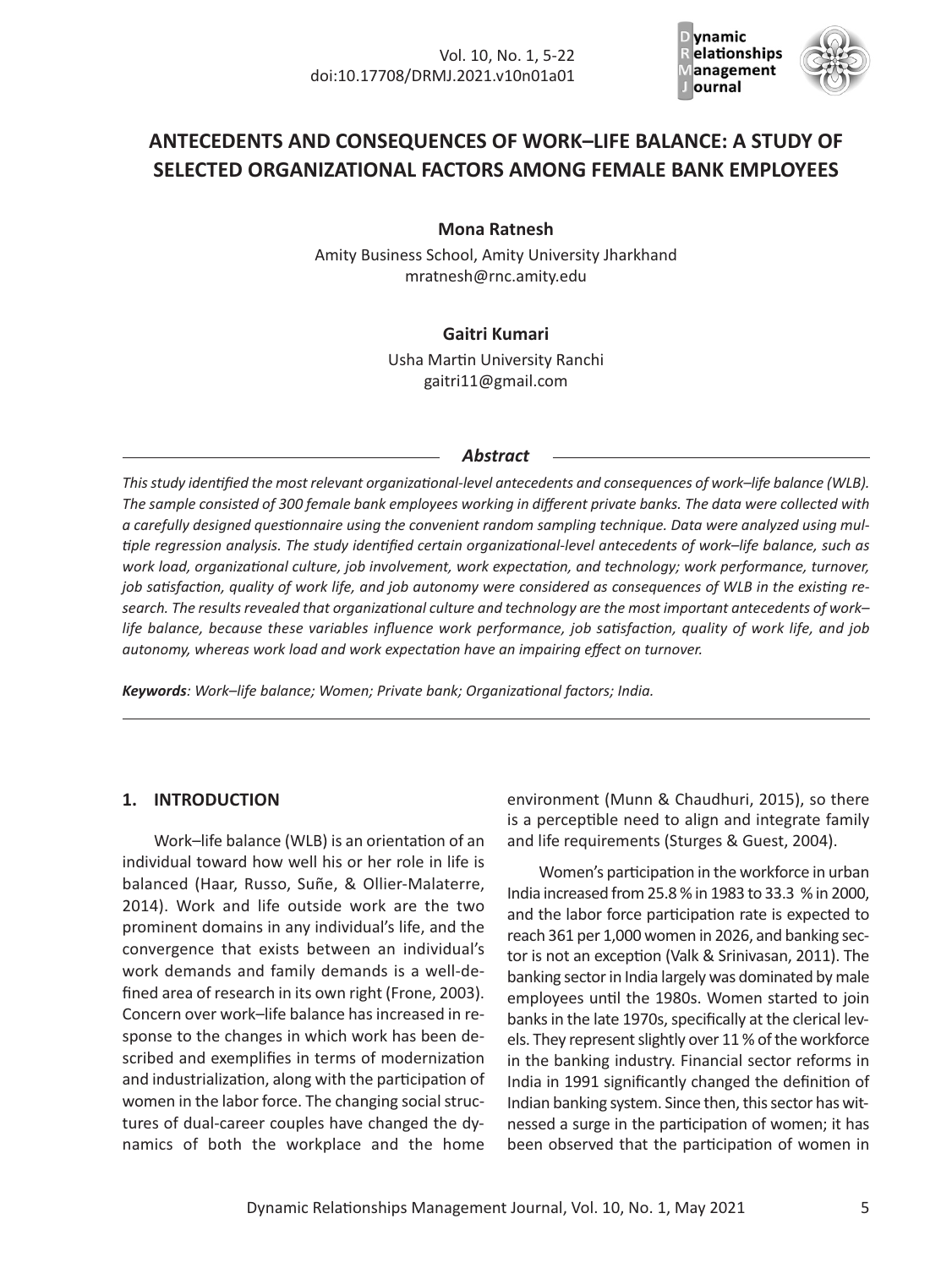banking significantly increased from 14 % in 2005 to 24 % in 2014 (Reserve Bank of India, 2014).

In any transforming nation, including India, the conventional obligations of women as homemakers and caregivers are intensely entrenched. Women's employment has become the symbol of economic vi‐ ability and social status in modern society, but the dissemination of modernism still prevails with tradi‐ tional perception about women. Progress has af‐ fected their professional lives; however, it has not touched their domestic lives (McGinn & Oh, 2017). In recent years, the Indian labor force has witnessed the significant contribution of female employees in the workforce, and the banking sector is not an exception. Because of the increasing number of women in the banking sector, work–life balance is a challenge for female employees as well as for their employers (Pradhan, 2016). Therefore, the phenomenon of the work–life balance of Indian women banking profes‐ sionals must be examined in greater depth.

Research in the area of WLB indicates that or‐ ganizations usually ignore the effect of spill‐over in workplaces and fail to balance the expectations of their employees beyond their working lives (Bar‐ doel, Tharenou & Ristov, 2000; Pocock, 2003). This results in decreased performance and productivity by the employees at work. This paper identifies the various organizational factors which influence the work–life balance of female banking professionals and their consequences in a comprehensive man‐ ner. This study examined various factors associated with work–life balance and their impact on certain organizational‐level outcomes, such as work perfor‐ mance, job satisfaction, quality of work life (QWL), turnover, and job autonomy.

Extensive effort has been made to identify the antecedents of WLB. Many researchers studied sit‐ uational, dispositional, and demographic variables (Eby, Casper, Lockwood, Bordeaux, & Brinley, 2005; Frone, 2003), whereas others focused on the impor‐ tance of work and family roles (Carlson & Kacmar, 2000). These antecedents illustrate many organiza‐ tional attributes that affect the presence or absence of WLB, along with their impact on certain organi‐ zational‐level consequences.

The participation of women in the workforce has increased globally. Since the economic reform period, India's banking sector has seen explosive growth and expansion. This growth has created a new path for women to find employment in the banking sector. Simultaneously, it is a challenge for female employees because they have many home and office tasks as primary caregivers. When female employees get married and become mothers, they have to bear the added responsibilities of childrearing and extended families as well. Therefore, they are under great pressure to remain on a career path.

Today's female employees have family obliga‐ tions and are fully involved in their respective careers, and have challenging burdens of their diverse roles. The effort of working women to amalgamate, sys‐ tematize, and balance the different issues and activ‐ ities with respect to their multiple roles concurrently puts them under constant stress. Subsequently, the family becomes the stakeholder of an organization, and this improbable social pattern represented the start of the WLB paradigm shift. Furthermore, there is a notion in Indian organizational culture that more hours spent in the workplace are associated directly with higher levels of productivity, which leads to increased work load for women and leaves them with less time to fulfil their family obligations effectively. This affects their efficiency At work. However, there is little understanding of the effect of poor work–life balance on work‐related factors. Therefore, this study examined the impact of organizational‐level factors and their effect on WLB among female employees of private banks.

The prime purpose of this study was to identify the most relevant organizational‐level factors in the form of antecedents and consequences and their re‐ lationship with work–life balance. Specifically, the objectives were:

- 1. To identify the organizational‐level antecedents responsible for WLB among female employees of private banks in India.
- 2. To identify the organizational‐level conse‐ quences responsible for WLB among female employees of private banks.
- 3. To determine the impact of the identified an‐ tecedents on consequences of WLB among fe‐ male employees of private banks.
- 4. To suggest important measures to improve WLB among female employees of private banks.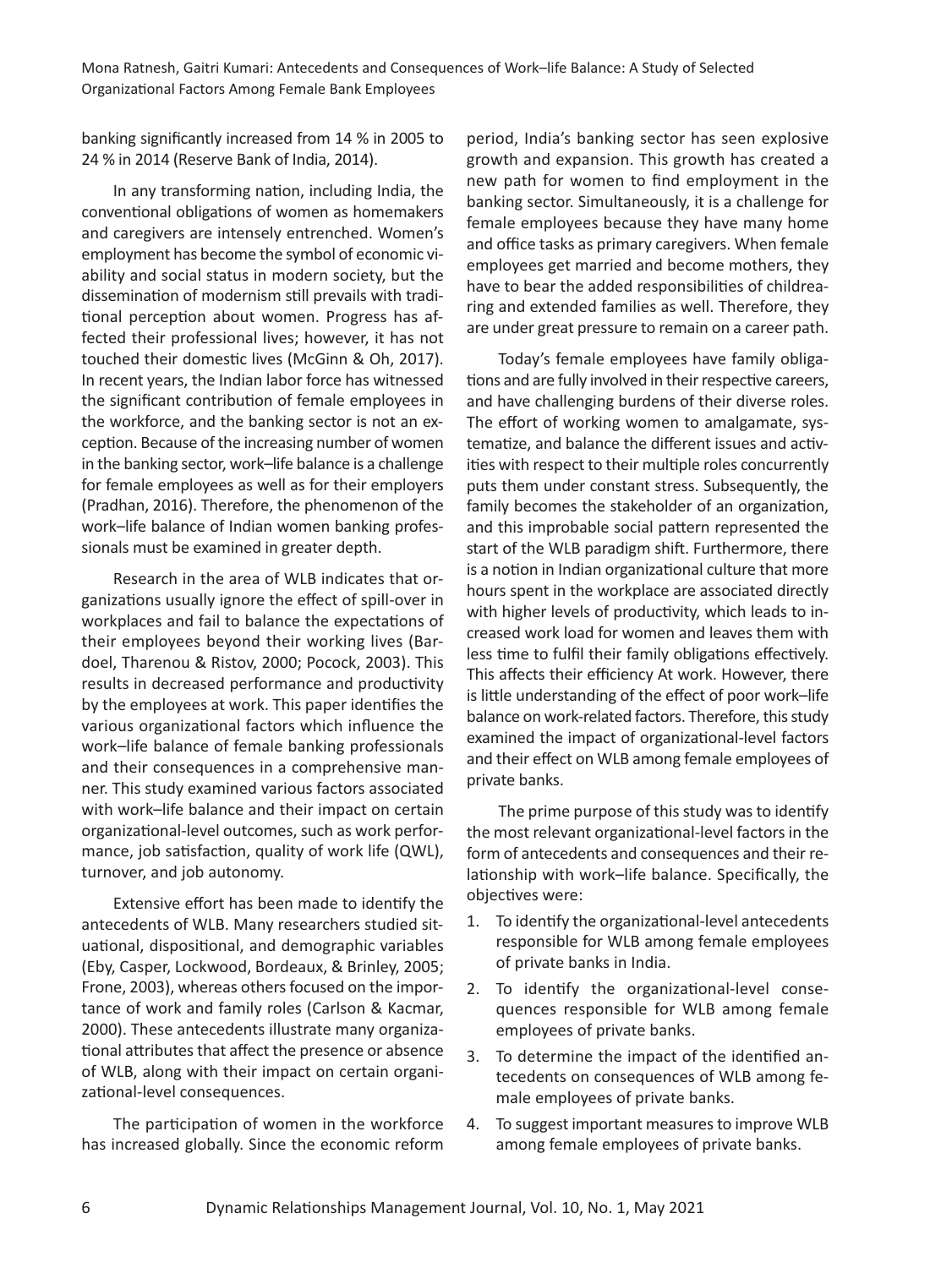### **2. THEORETICAL BACKGROUND**

Synthesizing various factors at the organiza‐ tional level via a model is the rational approach in recognizing their complex relationships with work– life balance. This section briefly discusses the an‐ tecedents and consequences of WLB variables to establish the relationships among the identified an‐ tecedents and consequences of work–life balance. Organizational variables have a substantial effect on how employees are able to administer the bound‐ aries between their personal and professional lives (Rothbard & OllierMalaterre, 2015).

### **2.1 Work Load**

Specific characteristics of the job affect the con‐ flict between work and family. Work load is a strong predictor of work–family balance. Major, Klein, & Earhart (2002) found that the increased time‐based conflict between work and family is related to work‐ ing more hours due to work load. Similarly, Noor (2002) analyzed the impact of long work hours and workload in a sample of 310 Malaysian women in relation to work–life conflict and found that both more working hours and work load were positively linked to work‐family conflict.

Many studies in the literature examined con‐ cerns about the effects of working hours due to work load. Research on US workers has shown that the number of hours at work increases the conflict between work and family and the negative work‐to‐ family spill‐over (Berg, Kalleberg, & Appelbaum, 2003; Grzywacz & Marks, 2000). Harr et al. (2014) investigated the direct impact of work load on WLB and confirmed that work hours and work demands both were adversely related to WLB.

Moen (2000) found that job‐related stress due to heavy workloads can stimulate feelings of per‐ sonal fulfilment and accomplishment, but these work conditions also are expected to increase negative spill‐over from work to home.

#### **2.2 Organizational Culture**

The culture is the essence of any organization, and constitutes the collective values of the individ‐

uals who form the organization. The perception of a relationship between organizational culture and the balance between work and life is based on the idea that workplace culture can confine or facilitate the work–life balance of an employee (Kirchmeyer, 2000). Research has emphasized that work–life bal‐ ance is established through a strong system of or‐ ganizational support, which is built by organizational culture (Rife & Hall, 2015).

According to Schneider, Ehrhart, & Macey (2013), "organizational culture is the shared basic assumptions, values, and beliefs that symbolize a workplace and are picked up and taught to new‐ comers." Thompson, Beauvais, & Lyness (1999) identified three facets of work–life culture: "per‐ ceived managerial support for WLB, perceptions of career consequences with the use of work–family benefits and time expectations of organization that may conflict with non‐work activities." They found that supportive work–family culture was linked to higher levels of organizational commitment, lower intention to leave the organization, and less work– life conflict (Thompson, Beauvais, & Lyness, 1999). They also argued that organizations contribute stress to the personal domains of their employees if they do not promote a balanced work–life culture, which can have negative effects on both employees and the organization. In the same vein, Clark (2001) developed a work culture measurement and exam‐ ined the effects of work culture on five dimension of work–family balance in a wide variety of family and workplace situations: work satisfaction, home satisfaction, work functioning, family functioning, and role conflict.

#### **2.3 Job Involvement**

Job involvement has been identified as a signifi‐ cant organizational antecedent by which a person psychologically identifies with the work and the im‐ portance of the work to the self‐image and self‐con‐ cept. Research has indicated that there is a positive relationship between job involvement and work– family conflict (Darry & McCarthy, 2007). This signi‐ fies that employees with elevated levels of psychological involvement in their job roles can de‐ vote an extreme quantity of energy to their job roles at the cost of their family roles, which ultimately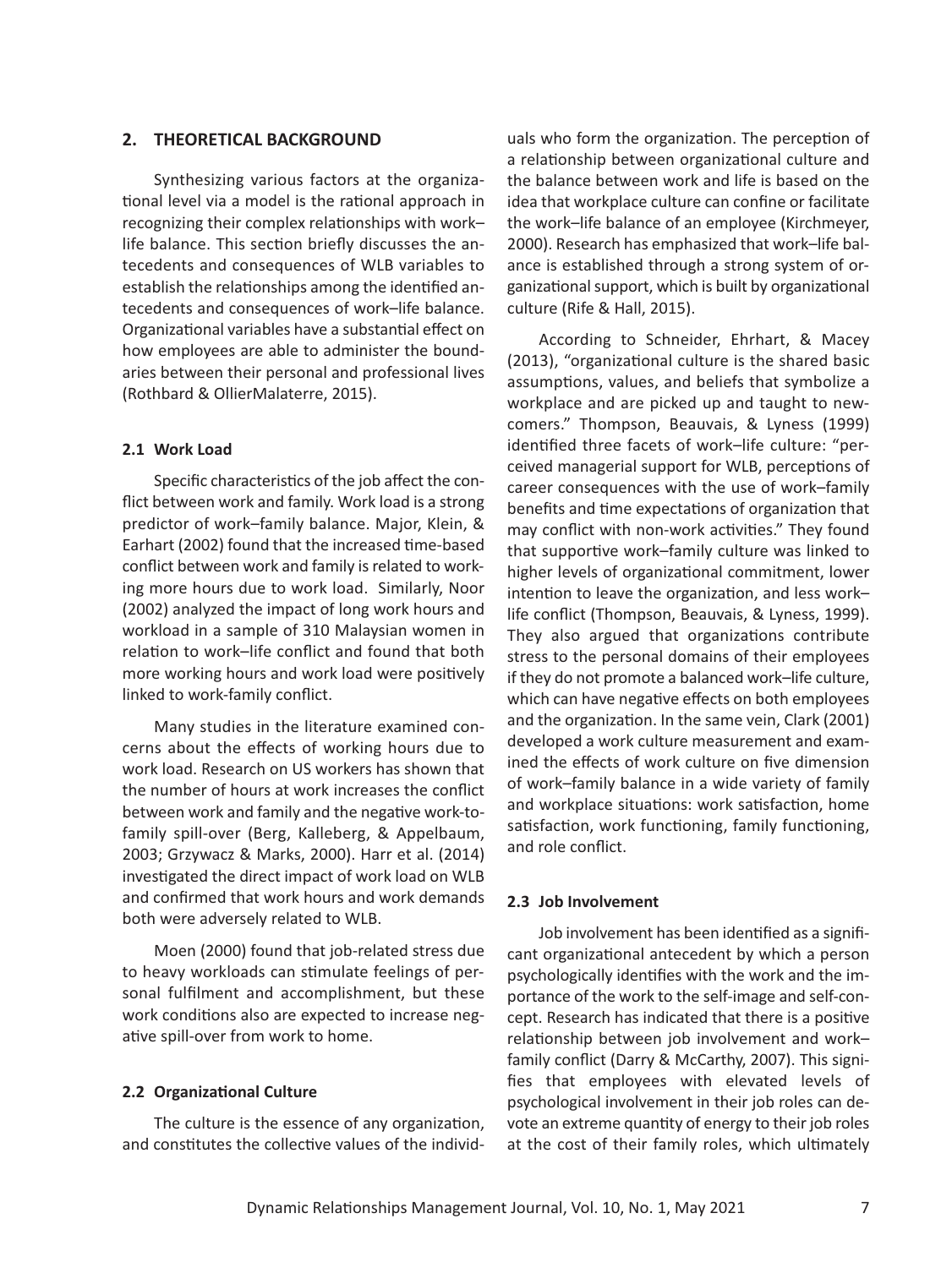leads to conflict between work and family. Tharma‐ lingam & Bhatti (2014) studied the administrative staff of the University of Utara, Malaysia, and exam‐ ined the influence of job involvement on work–fam‐ ily conflict. The results showed that work–life conflict is negatively and positively correlated with job in‐ volvement, and is linked positively to job demand.

## **2.4 Work Expectation**

Work expectations refers to the pressure per‐ ceived by an individual in accepting increased job re‐ sponsibilities. High work expectations are significantly related to high levels of work–family conflict (Green‐ haus & Beutel, 1985). Moreover, it significantly influences the performance of employees (Ratnasari, 2015). Career‐oriented women cannot accommodate their family time to meet the expectations of work. Lingard (2003) found that whether or not an em‐ ployee meets the expectations of their family role, job expectations are emphasized on both domains of life. However, the essentials of professional life intrude on personal life, and vice‐versa. Job expectations may lead to role overload, time pressures, and strain, which may spill over into the family domain, creating work interference with family.

Organizations have specific expectations and demands, such as long working hours even on the weekends and holidays; and compromising with family commitments for the sake of work obligations has an adverse effect on work–life balance (Abdus, 2015).

## **2.5 Technology**

Technological advancement has many contra‐ dictory consequences for employees in terms of bal‐ ancing their work and personal lives. Towers, Duxbury, Higgins, & Thomas (2006) studied the ben‐ efits that technology can bring to individuals and their families, whereas others stressed the potential distraction from work–life balance (Salazar, 2001). Towers, Duxbury, Higgins, & Thomas (2006) ex‐ plained that technology gives control over worka‐ bility and permeability in terms of time and location. The ability to work at an employee's own speed and in their choice of locations may serve as a powerful stimulus to accept technology. There‐

fore, the internet and new communication tech‐ nologies greatly can facilitate the ability of an em‐ ployee to balance work and personal life (Adkins & Premeaux, 2014). However, these technologies in‐ trude greatly into the home domain, which causes conflict between both domains of life. The reality that the employee can be reached at any time through electronic devices contributes to the blur‐ ring of the border between the professional and personal domains. Employees may feel obliged to check email and work throughout the day, the evening, weekends, and holidays (Adkins & Pre‐ meaux, 2014). The inevitable concern is that time is taken away from friends and family, which leads to conflict between work and life.

## **2.6 Work Performance**

Employees of organization are considered to be the major stakeholders in determining the perfor‐ mance of an organization. Kruse (2017) found that work–life balance is concerned with enhanced effi‐ ciency, creativity, and performance.

Arulrajah & Opatha (2012) contend that the performance of an organization depends directly on the employees it hires. Consequently, organizations are forced to give attention to improving employ‐ ees' work performance in order to increase organi‐ zational efficiency. Smith, Smith, & Brower (2016) emphasized that there is a significant relationship between work–life balance and employee work per‐ formance.

The work life of an employee plays a significant role in improving job performance (Naithani, 2010; Karatepe, 2013), because it is focused on the ability of employees to balance work and life outside of work, and may include health, family, and others that are primarily relevant to the employee's pro‐ ductivity (Shadab & Arif, 2015).

Nawab & Iqbal (2013) found that WLB in orga‐ nizations has become more vital because it has pos‐ itive outcomes such as low turnover, work engagement, in‐role performance, increased em‐ ployee productivity, job satisfaction, and organiza‐ tional commitment which turns lead to enhance the job performance of an employee.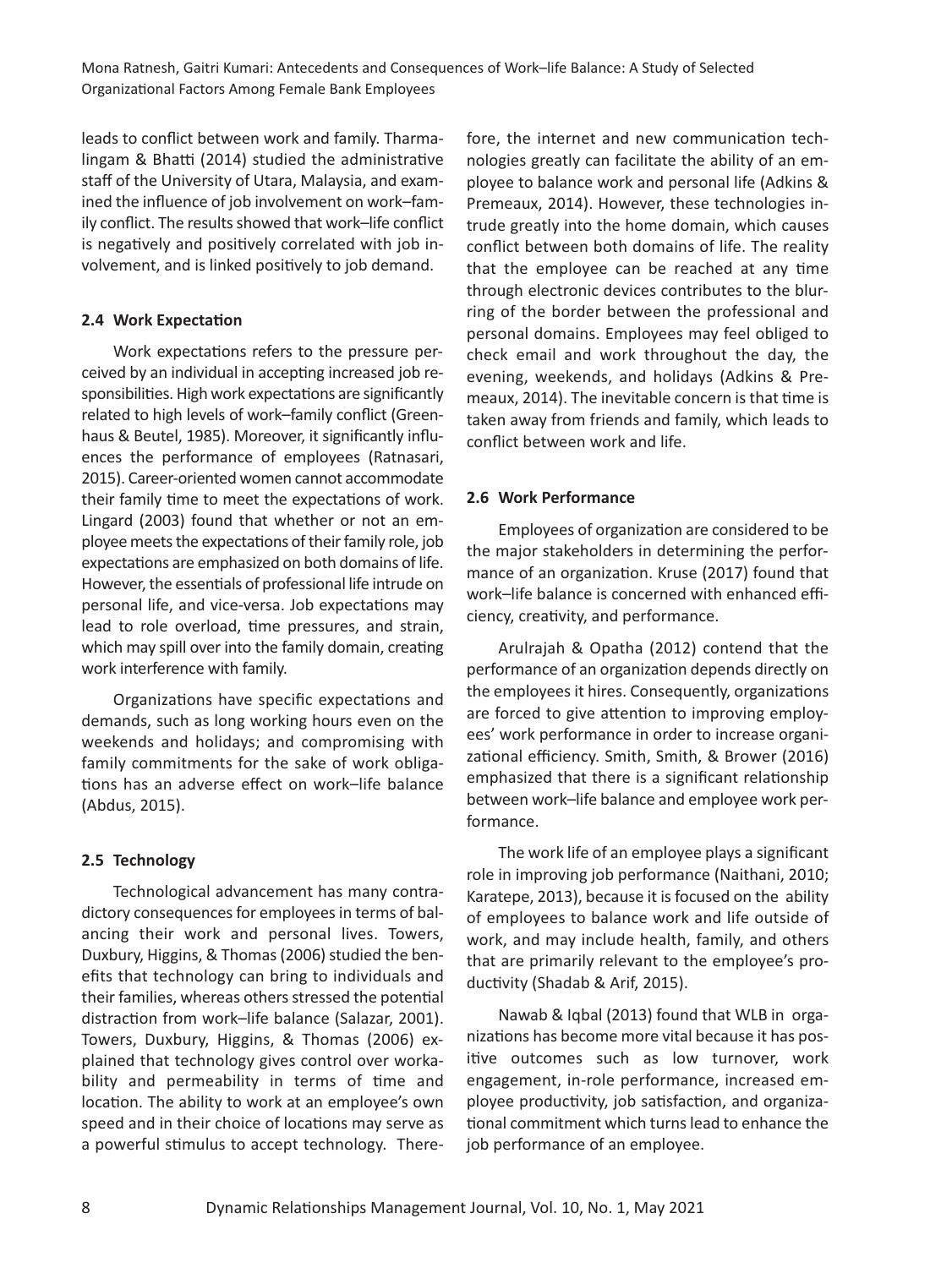*Hypothesis 1a: Organizational culture is positively related to work performance.*

*Hypothesis 1b: Technology is positively related to work performance.*

### **2.7 Turnover**

In the work–family literature, turnover is the most studied job‐related outcome. This is the extent to which an employee intends to leave the organiza‐ tion or stay with it (Bothma & Roodt, 2013; Jacobs & Roodt, 2011). For any organization, employee turnover is associated with significant costs and neg‐ ative consequences. The separation of extremely ca‐ pable employees can have destructive consequences, including reduced operational efficiency, service de‐ livery, and management (Bothma & Roodt, 2012).

Work–family conflict has a significant impact on withdrawal behavior (Greenhaus, Parasuraman, & Collins, 2001). Haar (2014) suggested that conflict, whether work–family conflict or family–work con‐ flict, is responsible for withdrawal behavior among employees. Suifan, Abdallah, & Diab (2016) con‐ cluded that manager support was the most impor‐ tant WLB practice that had a significant negative direct impact on turnover intentions. Similar find‐ ings were reported by Duxbury & Higgins (2003), who found that employees with high levels of work– family conflict and family–work conflict had the highest intention of turnover. When asked why they thought they would leave the organization, they conceded that they wanted to spend more time with their friends, families, and themselves, and that their work expectations were unrealistic. Cail‐ lier (2016) found a significant association of both flexible work schedules and child-care programs with reduced turnover intentions.

*Hypothesis 2: Work load is positively related to turnover.*

### **2.8 Job Satisfaction**

Absence of balance between work and life leads to reduced job satisfaction. Brough et al. (2014) con‐ cluded that WLB is related significantly to work–fam‐ ily and job satisfaction, and adversely related to

psychological strain and turnover intentions. These results were observed in a large Australian sample. Specific findings also were observed in a sample of New Zealand workers (Haar et al., 2019).

However, a positive element of work–family bal‐ ance is that work–family enrichment has a moderat‐ ing effect on job satisfaction. Ayree, Srinivas, & Tan (2005) assumed that job satisfaction is positively re‐ lated to the enrichment part of work–family balance. Their results confirmed that both types of enrich‐ ment—work–family and family‐work enrichment were significantly related to job satisfaction. It is a backbone on which employee performance depends (Agbozo, Owusu, Hoedoafia, & Atakorah, 2017).

*Hypothesis 3a: Organizational culture is positively related to job satisfaction.*

*Hypothesis 3b: Work expectation is positively related to job satisfaction.* 

*Hypothesis 3c: Technology is negatively related to job satisfaction.* 

#### **2.9 Quality of Work Life**

QWL refers to the quality of human experience when interacting in the relationship between employees and organizations (Saklani, 2004). Well‐ being, happiness, and satisfaction with life are the most relevant human desires of QWL (Ruzevicius & Valiukaite, 2017).

Establishing WLB leads to increased productivity and motivation, decreased absenteeism, and re‐ duced psychological problems among employees, which eventually contribute to quality of work life (Younesi & Jad, 2015). Balance between work and family is a very good indicator to predict QWL (Beh, 2006). Shadab & Arif (2015) stated that proper bal‐ ance between work and life gratifies employees' emotional needs and consequently contributes to better results regarding their QWL. Hussain & Saleem (2014) found that WLB actually affects the overall quality of working life and, in turn, affects the com‐ mitment of employees. They concluded that work balance policies provide a solid foundation for build‐ ing an extremely conducive culture in a company in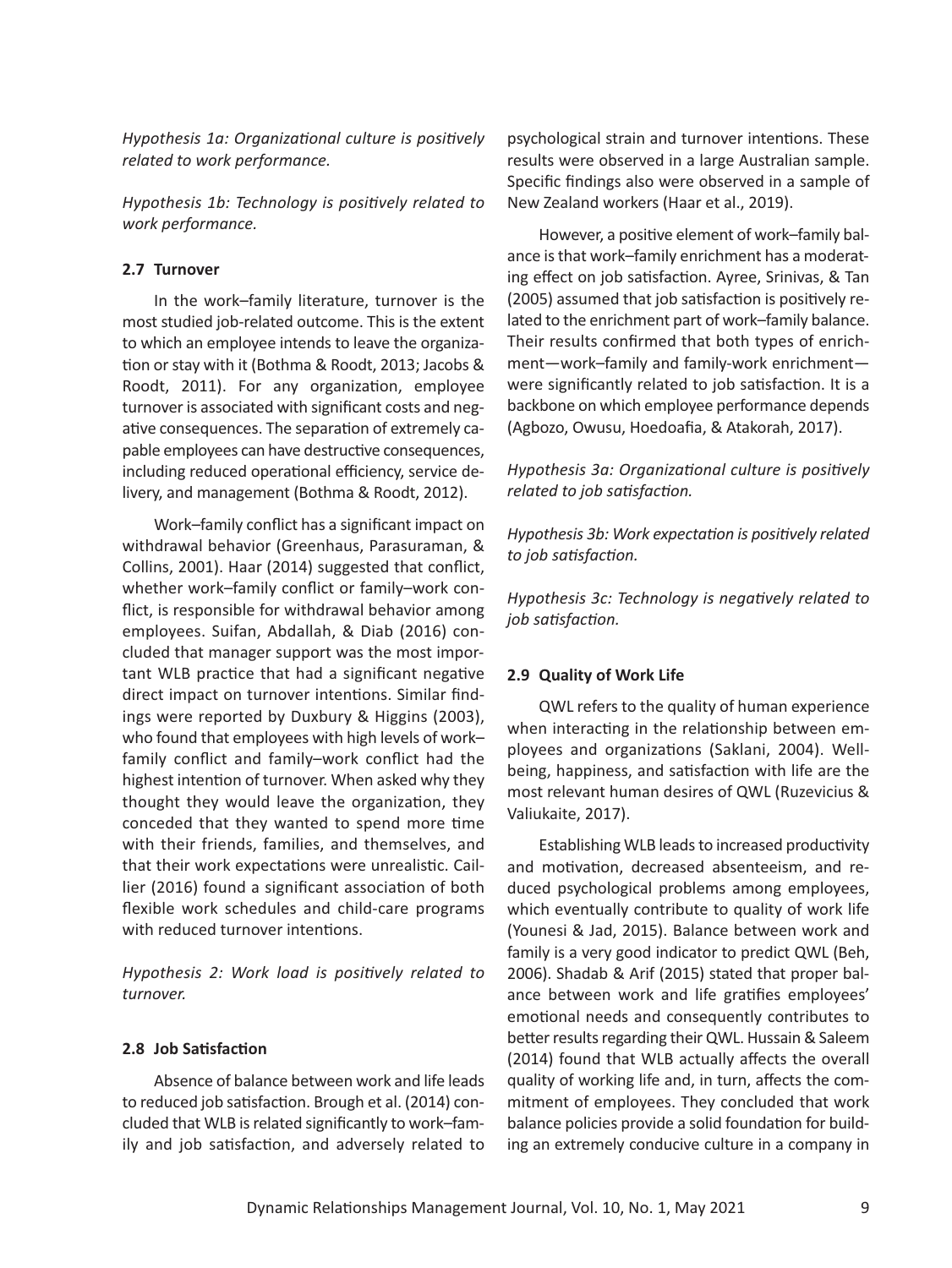which employees feel valued. It also enhances the employees' voluntary involvement in the workplace. Quality of work life is a result of good job design (Zare & Janani, 2015). This means that employees perceive high QWL if their jobs are challenging and enjoyable. Moreover, the establishment of QWL requires inter‐ action between the worker, job content, and the working environment (Bagtasos, 2011).

*Hypothesis 4: Organizational culture is positively re‐ lated to QWL.* 

## **2.10 Job Autonomy**

Job autonomy is "the degree to which the job provides substantial freedom, independence and discretion in scheduling the work and in determin‐ ing the procedures to be used in carrying it out" (Hackman & Oldham, 1975). Studies have revealed that job autonomy is related to a low level of re‐ ported work–life imbalance (Lapierre & Allen, 2012). This is not surprising, because autonomy al‐ lows an individual to control the time and even the place of work to achieve a better balance between the demands of the family and the job.

Job autonomy is a job characteristic or work do‐ main variable which influences work–life balance. Job autonomy is a capability of employees which can help them to devise a certain flexibility which empowers employees to become involved in the non‐work domain. Furthermore, more work flexibil‐ ity also may help employees to confront the stress created by work demands (Walia, 2014).

Voydanoff (2004) considered job autonomy to be a resource for work and found that it is positively related to work–family facilitation and negatively re‐ lated to work–family conflict. Schedule control is control over the timing and location of paid work, and can be particularly significant in implementing flexibility related to work–life balance (Glavin & Schieman, 2012).

*Hypothesis 5a: Organizational culture is positively related to job autonomy.* 

*Hypothesis 5b: Technology is negatively related to job autonomy.* 

## **3. METHODOLOGY**

### **3.1 Research Model Hypotheses**

The study used an exploratory framework em‐ ploying survey research to examine the antecedents and consequences of work–life balance in an orga‐ nizational context. To examine the relationships among the antecedent and the consequence vari‐ ables of work–life balance, the aforementioned hy‐ potheses were examined.

## **3.2 Sample and collection of data**

The data were collected from 300 female em‐ ployees of private sector banks. All the respondents were randomly selected through purposive sampling from different private banks in India. Data were col‐ lected from female employees of the following private sector banks: ICICI, HDFC, Axis Bank, Kotak Mahindra, Yes Bank, Indusind Bank, and Bandhan Bank. The sur‐ vey respondents belonged to top, middle, and lower levels of the hierarchy. The age of the participants ranged between 25 and 50 years. Their marital, social, and economic status was not taken into consideration. To eliminate prejudices, the anonymity and confiden‐ tiality of participants were established. A total of 380 questionnaires were distributed to the female em‐ ployees; 318 completed questionnaires were received from the respondents, a return rate of 83.6 %. Of the 318 questionnaires, 18 questionnaires were elimi‐ nated due to insufficient data, leaving an overall sam‐ ple size of 300. Therefore, for the final analysis, 94.3 % of the returned survey forms were used.

## **3.3 Measures**

A self‐developed WLB questionnaire, presented in the Appendix, was used to evaluate different organiza‐ tional factors which constitute work–life balance, be‐ cause the existing scale of WLB was used in a different cultural context with different variables. The organiza‐ tional factors were workload, organizational culture, job involvement, work expectation, technology, work per‐ formance, turnover, quality of work life, job satisfaction, and job autonomy. This scale contained 50 items spread over 10 dimensions. All the items were rated on five‐ point scale from strongly disagree to strongly agree, with a total score ranging from 50 to 250.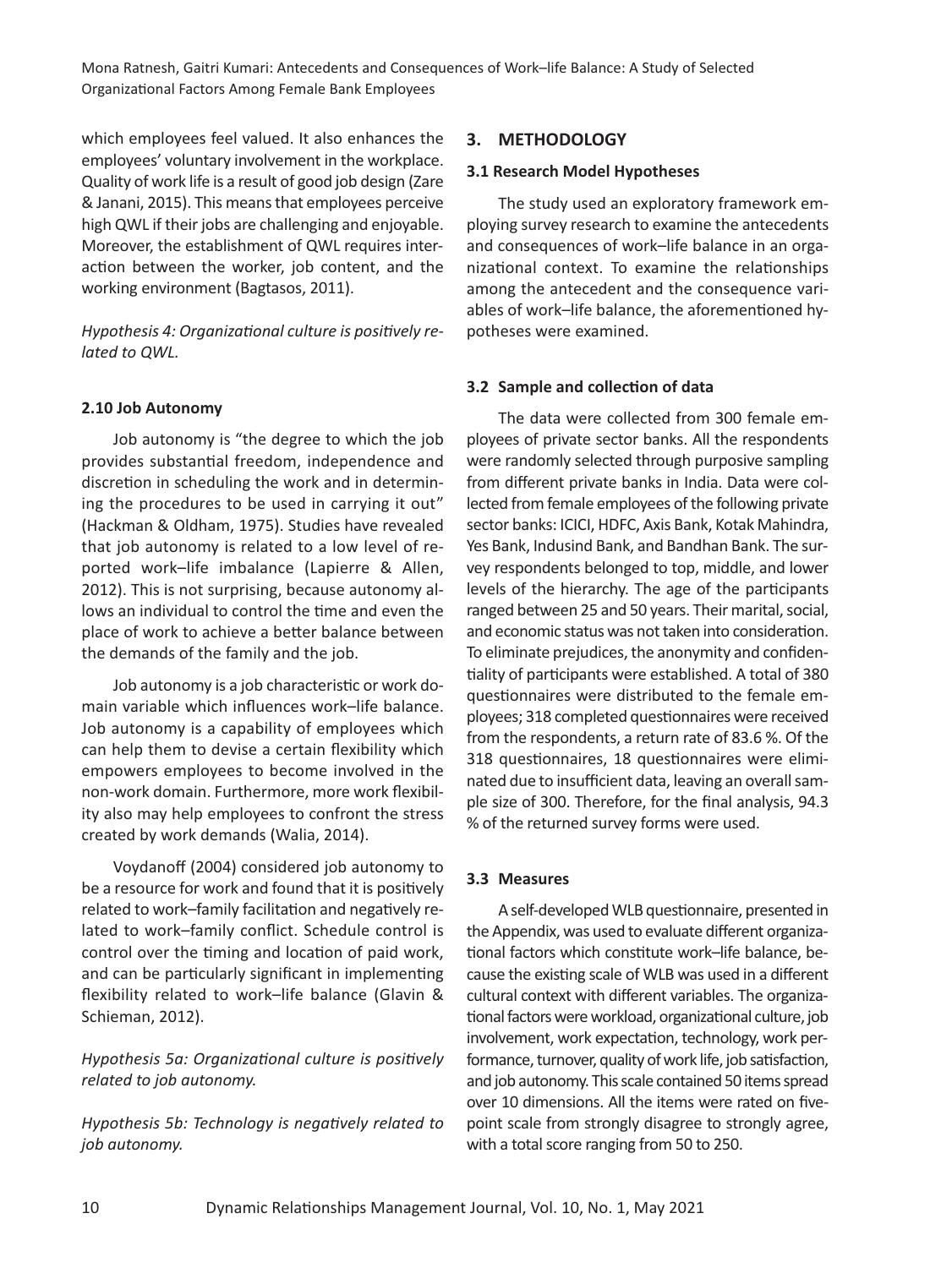#### **3.4 Reliability of Variables**

A self‐made questionnaire measured the vari‐ ables. The result indicated that most of the variables met the threshold for internal consistency among variables (Cronbach's alpha = 0.7). The Cronbach's alpha values were as follows: work load = 0.71; or‐ ganisational culture = 0.84; job involvement = 0.69; work expectation =  $0.68$ ; technology =  $0.80$ ; work performance = 0.67; turnover = 0.76; QWL = 0.65; job satisfaction =  $0.66$ , and job autonomy =  $0.70$ . Cronbach's alpha for a few variables was above 0.60 but less than 0.70; we decided to keep all the items because measures with Cronbach's alpha over 0.60 are considered reliable (DeVellis, 2012).

#### **3.5 Factor Analysis**

The Kaiser–Meyer–Oklin (KMO) score was 0.783, which indicates that the sample was appropriate (Table 1). The p‐value (significance) of 0.000 was less than 0.05, and hence factor analysis could be done. The approximate chi‐squared was 2005.199 with 80 degrees of freedom (Df), which is significant at the 95 % level of significance.

#### **a. Total Variance Explained**

It was found that 5.71 % of the variance was ex‐ plained by the first factor considered to summarize 10 variables for organizational culture, the second



*Figure 1: Research model with hypotheses.*

| Table 1: KMO and Bartlett's Test. |
|-----------------------------------|
|-----------------------------------|

| Kaiser-Meyer-Olkin measure of sampling adequacy | 0.783        |         |
|-------------------------------------------------|--------------|---------|
| Approximate chi-squared                         |              | 205.199 |
| Bartlett's test of sphericity                   | Df           | 80      |
|                                                 | Significance | 0.000   |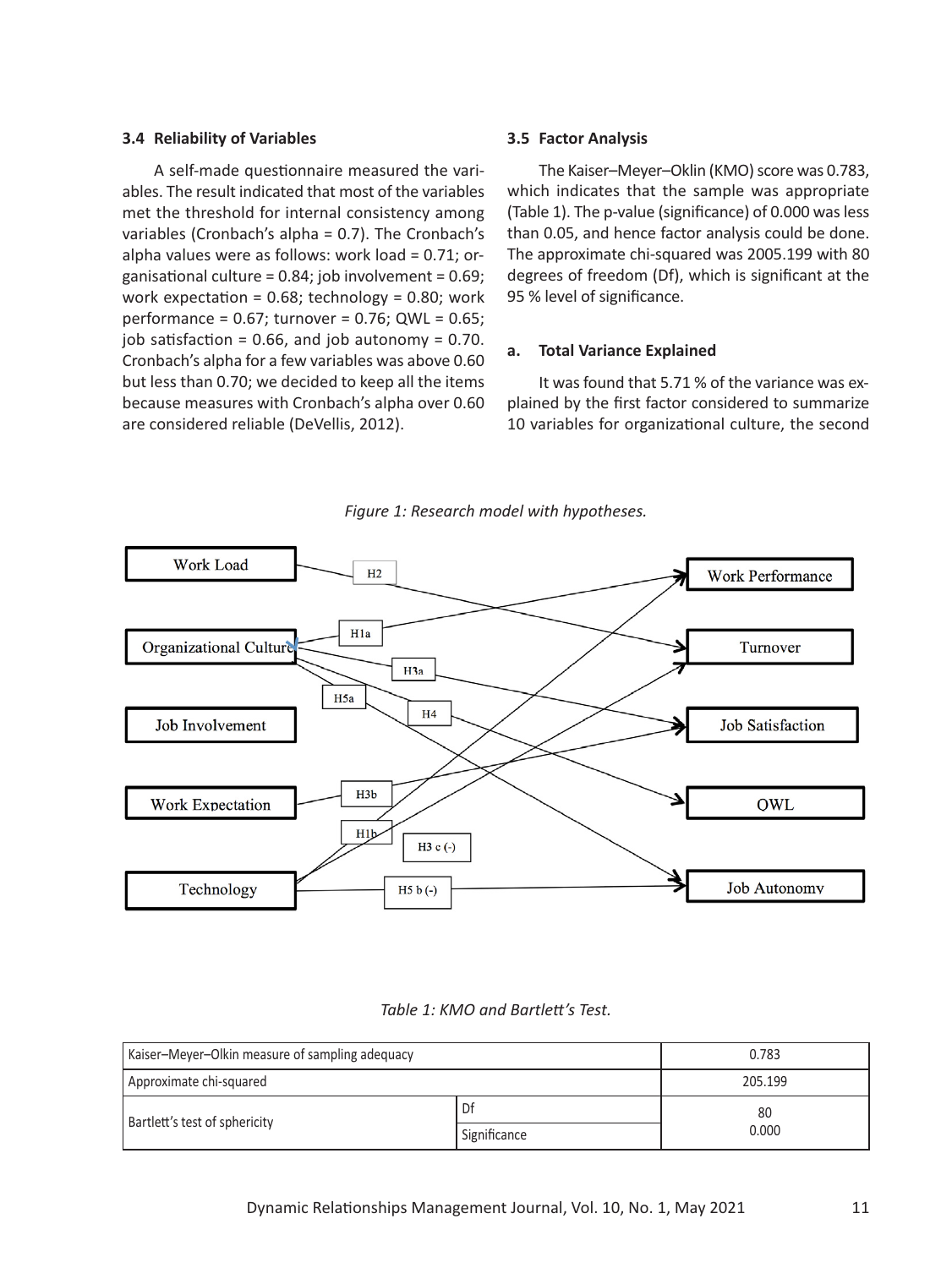factor which was considered to summarize nine vari‐ ables was able to explain 4.96 % for technology, the third factor was considered to summarize eight vari‐ ables and explained 4.89 % of the variance for work load, 4.69 % of the variance was explained by the fourth factor considered to summarize seven vari‐ ables for work performance for job satisfaction, the fifth factor which was considered to summarize six variables explained 3.50 % of the variance for work performance, the sixth factor was considered to sum‐ marize five variables and explained 3.48 % of the vari‐ ance for job autonomy, 3.40 % of the variance was explained by the seventh factor considered to sum‐ marize four variables for work expectation, the eighth factor was considered to summarize three variables explained 3.23 % of the variance for turnover, the ninth factor which was considered to summarize two variables explained 3.21 % of the variance for QWL, and the remaining variables explained 2.89 % of the variance forming the 10<sup>th</sup> factor for job involvement. All together, these 10 factors were able to explain 71.72 % of the variance.

| Component      | Initial eigenvalues |        |                            |       | Extraction sum of squared loadings |                            | Rotation sum of squared loadings |       |                            |  |  |
|----------------|---------------------|--------|----------------------------|-------|------------------------------------|----------------------------|----------------------------------|-------|----------------------------|--|--|
|                | Total               |        | % of Variance Cumulative % | Total |                                    | % of Variance Cumulative % | Total                            |       | % of Variance Cumulative % |  |  |
| $\mathbf{1}$   | 6.097               | 11.725 | 11.725                     | 6.097 | 11.725                             | 11.725                     | 2.971                            | 5.713 | 40.816                     |  |  |
| $\overline{2}$ | 3.554               | 6.835  | 18.560                     | 3.554 | 6.835                              | 18.560                     | 2.581                            | 4.963 | 44.676                     |  |  |
| $\overline{3}$ | 2.959               | 5.691  | 24.251                     | 2.959 | 5.691                              | 24.251                     | 2.546                            | 4.896 | 48.391                     |  |  |
| $\overline{4}$ | 2.710               | 5.211  | 29.462                     | 2.710 | 5.211                              | 29.462                     | 2.443                            | 4.697 | 52.015                     |  |  |
| 5              | 1.335               | 2.567  | 60.570                     | 1.335 | 2.567                              | 60.570                     | 1.823                            | 3.505 | 55.520                     |  |  |
| 6              | 1.322               | 2.542  | 63.111                     | 1.322 | 2.542                              | 63.111                     | 1.812                            | 3.485 | 59.004                     |  |  |
| $\overline{7}$ | 1.261               | 2.425  | 65.536                     | 1.261 | 2.425                              | 65.536                     | 1.768                            | 3.400 | 62.405                     |  |  |
| 8              | 1.117               | 2.147  | 67.684                     | 1.117 | 2.147                              | 67.684                     | 1.673                            | 3.238 | 65.622                     |  |  |
| 9              | 1.062               | 2.042  | 69.725                     | 1.062 | 2.042                              | 69.725                     | 1.671                            | 3.213 | 68.835                     |  |  |
| 10             | 1.041               | 2.001  | 71.727                     | 1.041 | 2.001                              | 71.727                     | 1.504                            | 2.892 | 71.727                     |  |  |
| 11             | 0.995               | 1.913  | 73.640                     |       |                                    |                            |                                  |       |                            |  |  |
| 12             | 0.964               | 1.854  | 75.494                     |       |                                    |                            |                                  |       |                            |  |  |
| 13             | 0.872               | 1.676  | 77.170                     |       |                                    |                            |                                  |       |                            |  |  |
| 14             | 0.795               | 1.530  | 78.700                     |       |                                    |                            |                                  |       |                            |  |  |
| 15             | 0.770               | 1.481  | 80.181                     |       |                                    |                            |                                  |       |                            |  |  |
| 16             | 0.751               | 1.445  | 81.626                     |       |                                    |                            |                                  |       |                            |  |  |
| 17             | 0.719               | 1.382  | 83.008                     |       |                                    |                            |                                  |       |                            |  |  |
| 18             | 0.656               | 1.261  | 84.268                     |       |                                    |                            |                                  |       |                            |  |  |
| 19             | 0.625               | 1.203  | 85.471                     |       |                                    |                            |                                  |       |                            |  |  |
| 20             | 0.603               | 1.160  | 86.632                     |       |                                    |                            |                                  |       |                            |  |  |
| 21             | 0.543               | 1.044  | 87.675                     |       |                                    |                            |                                  |       |                            |  |  |
| 22             | 0.495               | 0.952  | 88.627                     |       |                                    |                            |                                  |       |                            |  |  |
| 23             | 0.482               | 0.928  | 89.555                     |       |                                    |                            |                                  |       |                            |  |  |
| 24             | 0.477               | 0.917  | 90.472                     |       |                                    |                            |                                  |       |                            |  |  |
| 25             | 0.446               | 0.857  | 91.329                     |       |                                    |                            |                                  |       |                            |  |  |
| 26             | 0.416               | 0.799  | 92.128                     |       |                                    |                            |                                  |       |                            |  |  |
| 27             | 0.391               | 0.751  | 92.879                     |       |                                    |                            |                                  |       |                            |  |  |
| 28             | 0.363               | 0.699  | 93.578                     |       |                                    |                            |                                  |       |                            |  |  |
| 29             | 0.343               | 0.659  | 94.237                     |       |                                    |                            |                                  |       |                            |  |  |
| 30             | 0.304               | 0.585  | 94.822                     |       |                                    |                            |                                  |       |                            |  |  |

*Table 2: Total Variance Explained*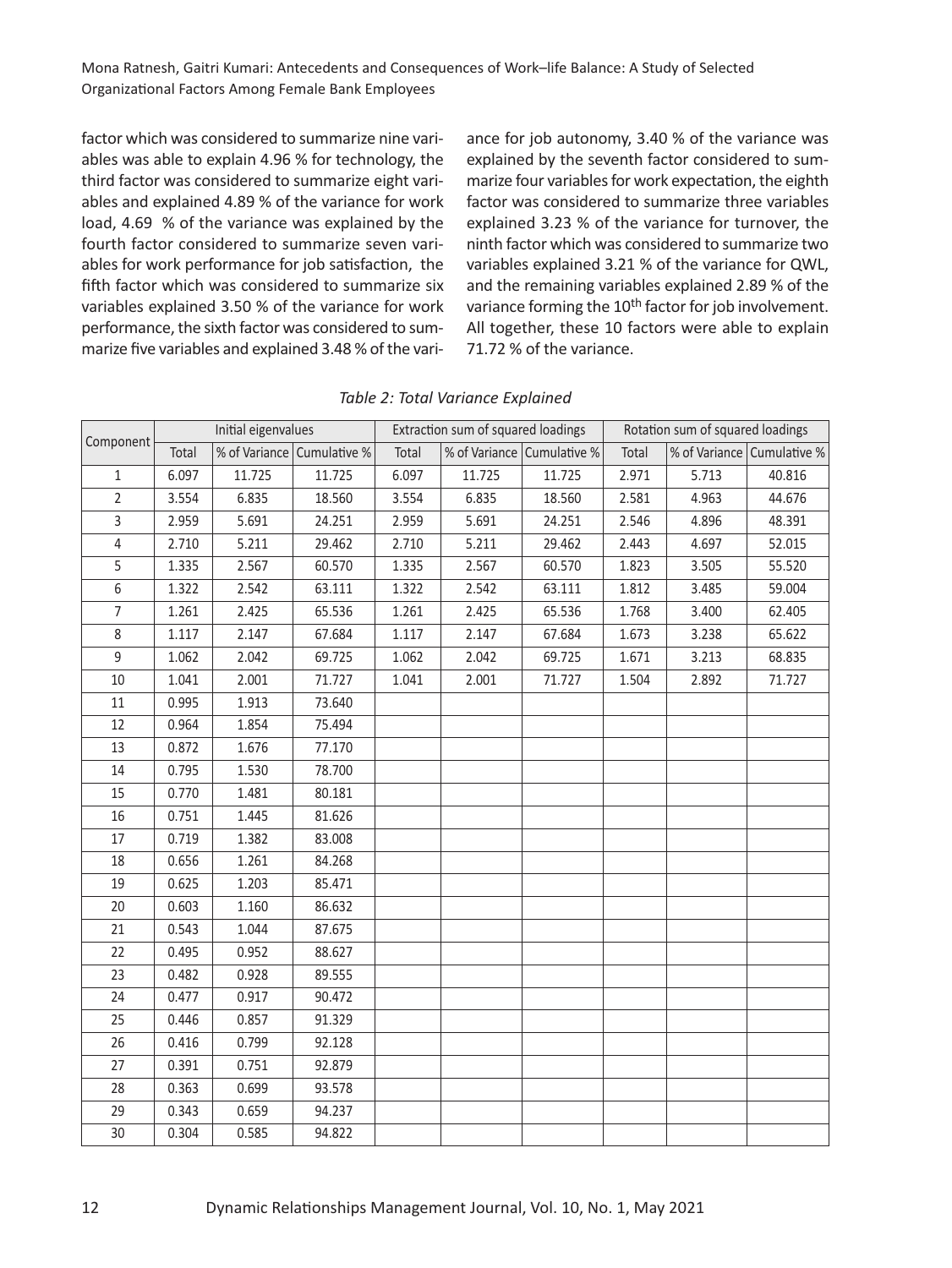| 31 | 0.294 | 0.565 | 95.387  |  |  |  |
|----|-------|-------|---------|--|--|--|
| 32 | 0.275 | 0.529 | 95.916  |  |  |  |
| 33 | 0.263 | 0.505 | 96.421  |  |  |  |
| 34 | 0.246 | 0.473 | 96.894  |  |  |  |
| 35 | 0.221 | 0.425 | 97.319  |  |  |  |
| 36 | 0.215 | 0.413 | 97.732  |  |  |  |
| 37 | 0.203 | 0.390 | 98.122  |  |  |  |
| 38 | 0.181 | 0.348 | 98.470  |  |  |  |
| 39 | 0.161 | 0.310 | 98.781  |  |  |  |
| 40 | 0.156 | 0.300 | 99.080  |  |  |  |
| 41 | 0.135 | 0.259 | 99.339  |  |  |  |
| 42 | 0.130 | 0.251 | 99.590  |  |  |  |
| 43 | 0.111 | 0.214 | 99.804  |  |  |  |
| 44 | 0.102 | 0.196 | 100.000 |  |  |  |
|    |       |       |         |  |  |  |

*Extraction method: Principal component analysis.*

### **4. RESULTS**

The results of multiple regression analyses are presented in Table 3. To examine the significant im‐ pact of the independent variable on the depen‐ dent variable, a set of models was developed and tested with stepwise multiple regression analyses.

Model 1 showed that organizational culture ( $\beta$  = 0.38) significantly predicted work performance and explained 15.8 % of the variance (F = 55.73,  $p \le$ 0.001), confirming Hypothesis 1a regarding the pos‐ itive relationship between organizational culture and work performance. It has been found that culture re‐ sults in a competitive edge and continues to remain as a positive influence on work performance (Bog‐ danowicz, 2014). When the culture of an organization imposes greater emphasis on the well‐being of their employees, it could lead to a substantial benefit for the organization in terms of productivity and perfor‐ mance improvements, while reducing attrition, ab‐ sences, and recruitment costs (Bhavani et al., 2015).

The findings also revealed that technology ( $\beta$  = 0.18) is positively and significantly related to work performance (Hypothesis 1b), and explained 19 % of the variance (F = 34.81,  $p < 0.01$ ). The result was expected, and was consistent with previous research. Technology enables greater efficiency and mobility at work, permitting employees to work from any place and at any time (Chatterjee et al., 2017). High‐ quality advanced technology enhances employee

satisfaction and ultimately improves the perfor‐ mance of employees (Obeng & Mkhize, 2017).

Model 2 showed that work load ( $β = 0.30$ ) had a significant positive impact on the criterion variable turnover and explained 9 % of the variance (F = 29.61, p < 0.001). The results support the hypothesised re‐ lationship (Hypothesis 2) between work load and turnover. Workload is a consequence of role overload, which has increased from personal work to various roles in an organization and not only creates stress and job dissatisfaction but also leads to turnover. The result was supported by previous studies; Cho (2011) also asserted that workload and role ambiguity had a significant influence on turnover. Excessive workload may affect health and cause negative emotions, lead‐ ing to burnout, and would influence turnover of em‐ ployees (Deepak 2013).

Model 3 involved the findings regarding job satis‐ faction and showed that organisational culture (β = 0.36) significantly influences job satisfaction, and ex‐ plained the 16 % of the variance (F = 58.34,  $p < 0.001$ ). Thus, the result supported Hypothesis 3a. A supportive culture of an organization affects an employee's atti‐ tude towards their work, which ultimately leads to job satisfaction. Organizations in which employees believe that their performance is appreciated have a high level of job satisfaction (Platonova et al. 2006). Silverthorne (2004) also confirmed that employee job satisfaction is determined by the supportive organizational culture.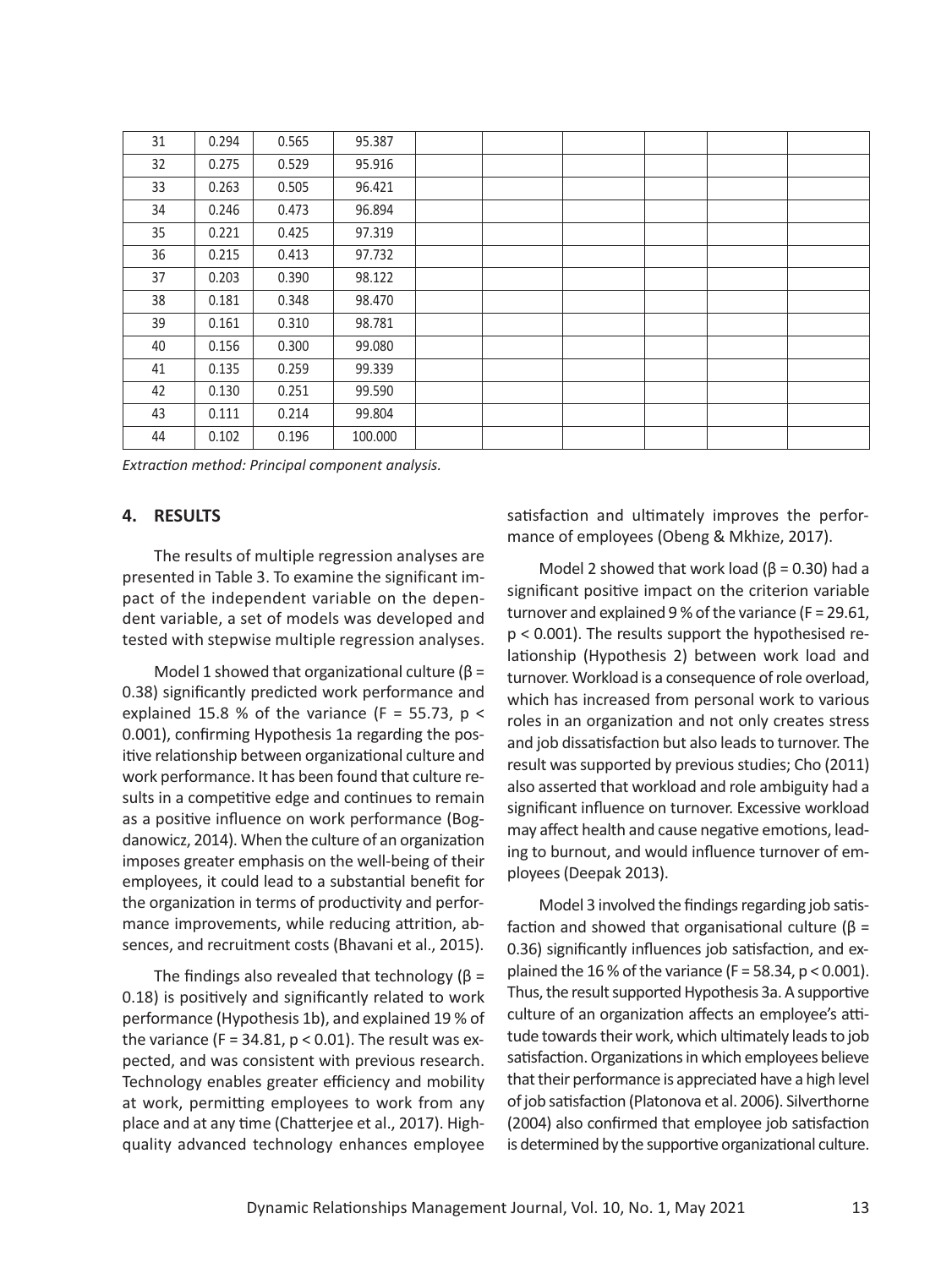The results also indicated that work expectation (β = 0.16) positively predicted job satisfaction (Hy‐ pothesis 3b) and explained 18 % of the variance ( $F =$ 34.47, p < 0.05). Employees have aspirations for jobs, and employers should address these expectations, which will provide an opportunity for employees to adopt and exhibit acceptable work behavior, which would enhance job satisfaction (Ayinla, 2006).

Technology ( $\beta$  = -0.10) significantly but negatively predicted job satisfaction and explained 20 % of the variance (F = 24.61,  $p$  < 0.05). Thus, the hypothesis of a negative relationship between technology and job satisfaction (Hypothesis 3c) was supported. Techno‐ logical advancement provides an unprecedented ex‐ tent of electronic vigilance and supervision of employees and work (Holland, Cooper, & Hecker, 2015). This leads to significant negative effects on em‐ ployees and work, which influences job satisfaction.

Model 4 indicates the model summary of a single independent variable in the model. The findings indicated that organizational culture ( $\beta$  = 0.24) positively related to QWL and explained 9.1 % of the vari‐ ance (F = 29.84,  $p < 0.001$ ), confirming Hypothesis 4 about the positive relationship between organiza‐ tional culture and QWL. Organizational culture forms the cultural environment to which individuals are ex‐ posed and respond. The findings were expected, and were consistent with those of previous studies. Baitul Islam (2012) found that an effective organiza‐ tional culture, appropriate compensation policy, ca‐ reer development, and relative amenities ensure employee satisfaction and enrich QWL, resulting in overall organizational efficiency.

Model 5 involved the findings regarding job au‐ tonomy and showed that organizational culture sig‐ nificantly predicted job autonomy ( $\beta$  = 0.26), explaining 11 % of the variance  $(F = 37.28, p < 0.001)$ . Thus, the results support the hypothesized relation‐ ship (Hypothesis 5a) between organizational culture and job autonomy. Autonomy is an expression of a supportive organizational culture and trust, permit‐ ting the employee to carry out their tasks indepen‐ dently, split time, and work according to their preference. The result was supported by previous studies, which found that employees perceive auton‐ omy as support and trust which is embedded in the culture of an organization (Rhoades & Eisenberger, 2002). Coyle‐Shapiro & Conway (2005) also found a significant association between supportive organiza‐ tional practices, such as autonomy, and organiza‐ tional culture.

The results also indicated that technology signifi‐ cantly but negatively predicted job autonomy  $(\beta =$ −0.11), explaining 16 % of the variance (F = 17.57, p < 0.05). Thus, Hypothesis 5b regarding a negative rela‐ tionship between technology and job autonomy is supported. Technology is a double‐edged sword. On the one hand, technology is appreciated as empow‐ ering employees by emancipating their jobs from time and space constraints (Chatterjee et al., 2017); on the other hand, through consistent communications and control mechanisms, the same technologies have been found to escalate absolute control over work, (Mazmanian et al., 2013; Shklovski, Troshynski, & Dourish, 2015). When technology is used to control and monitor remotely, it has a significant negative im‐ pact on job autonomy (Shklovski et al., 2015).

### **5. DISCUSSION AND CONCLUSION**

This study enhances the understanding of WLB by identifying organizational‐level factors in the form of antecedents and consequences among fe‐ male employees of private banks in India. Specifi‐ cally, the study identified the significance of organizational‐level antecedents and their conse‐ quences. On the basis of an extensive literature sur‐ vey and the relevance of the factors, work load, organizational culture, job involvement, work ex‐ pectation, and technology were taken as an‐ tecedents, and work performance, turnover, job satisfaction, quality of work life, and job autonomy were considered as consequences of WLB in the existing research.

The results obtained through multiple regres‐ sion analysis revealed that organizational culture and technology are the most important antecedents of work–life balance, because these variables influ‐ ence work performance, job satisfaction, quality of work–life and job autonomy. The outcome suggests that an organization might ensure the WLB of their employees by improving their organizational culture and by controlling electronic vigilance and supervi‐ sion of employees and work.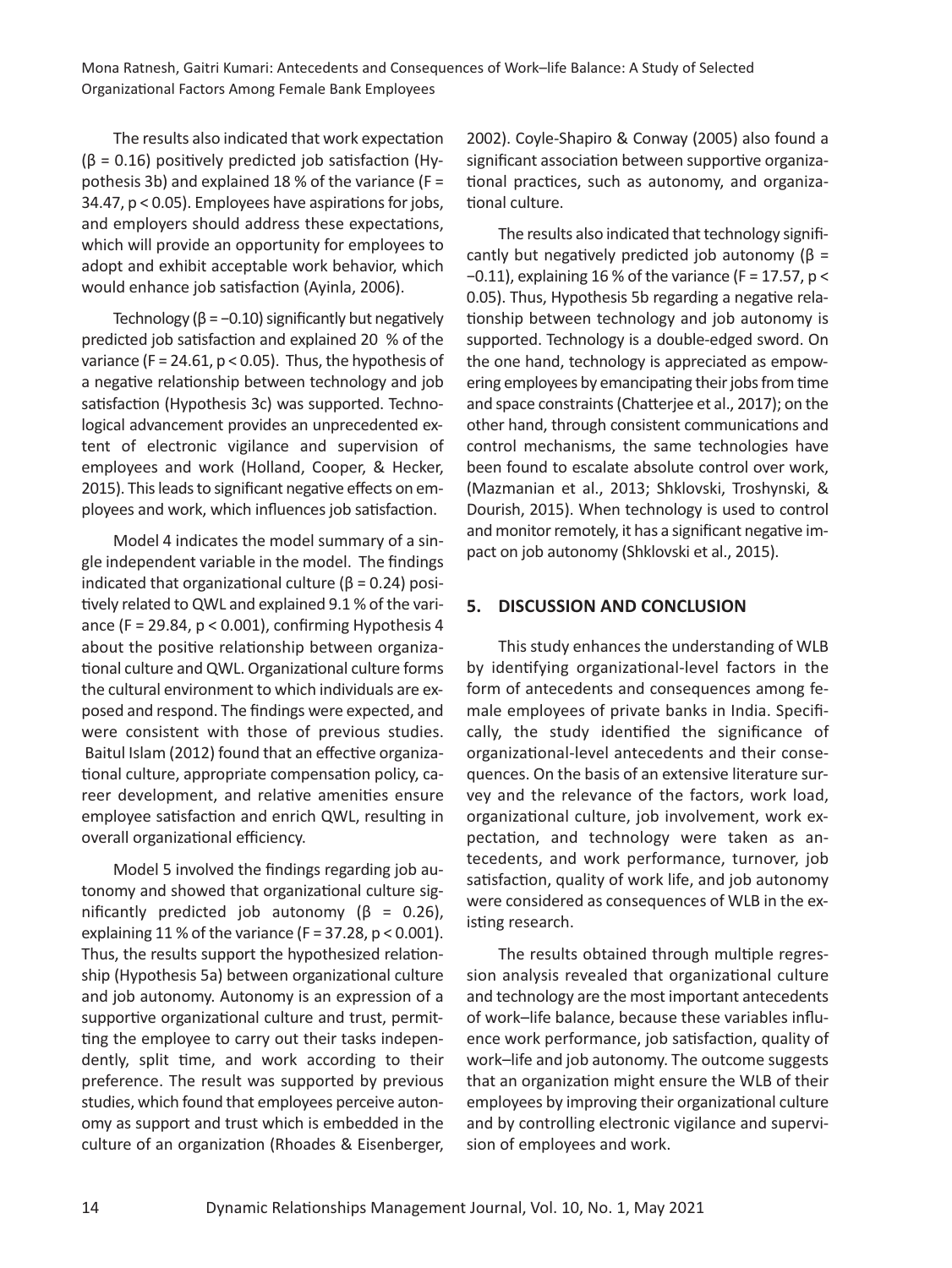| Criterion variable<br>$\Rightarrow$ | Work performance |           | Turnover  |           | Job satisfaction        |                                  | QWL       |                | Job autonomy   |       |
|-------------------------------------|------------------|-----------|-----------|-----------|-------------------------|----------------------------------|-----------|----------------|----------------|-------|
|                                     | Model 1          |           | Model 2   |           | Model 3                 |                                  | Model 4   |                | Model 5        |       |
|                                     |                  |           |           |           |                         |                                  |           |                |                |       |
|                                     | β                | <b>SE</b> | β         | <b>SE</b> | β                       | <b>SE</b>                        | β         | <b>SE</b>      | β              | SE    |
| $\downarrow$<br>Predictor variable  |                  |           |           |           |                         |                                  |           |                |                |       |
| Workload                            |                  |           | $0.30***$ | 0.039     |                         |                                  |           |                |                |       |
| Organizational culture              | $0.38***$        | 0.031     |           |           | $0.36***$               | 0.062                            | $0.24***$ | 0.052          | $0.26***$      | 0.049 |
| Job involvement                     |                  |           |           |           |                         |                                  |           |                |                |       |
| Work expectation                    |                  |           |           |           | $0.16*$                 | 0.069                            |           |                |                |       |
| Technology                          | $0.18**$         | 0.048     |           |           | $-0.10*$                | 0.094                            |           |                | $-0.11*$       | 0.074 |
| R <sub>2</sub>                      | 0.158<br>0.190   |           | 0.090     |           | 0.164<br>0.188<br>0.200 |                                  | 0.091     |                | 0.111<br>0.151 |       |
| Adjusted R2                         | 0.155<br>0.184   |           | 0.087     |           | 0.161<br>0.183<br>0.192 |                                  | 0.088     |                | 0.108<br>0.143 |       |
| F                                   | 55.73<br>34.81   |           | 29.61     |           |                         | 58.34<br>29.84<br>34.47<br>24.61 |           | 37.28<br>17.57 |                |       |

*Table 3: Regression results*

*Notes: \*Significant at the 0.05 level; \*\*\*Significant beyond 0.01 level.*

However, other organizational factors had a partial impact on different dimensions of work–life balance, and likely have positive benefits on mental and physical health and on improved job outcomes, including per‐ formance. Understanding WLB is likely to become more important as it becomes more difficult to create a healthy balance in this increasingly fast-paced world.

This study has certain theoretical and practical implications. This study provides exploratory research aimed at understanding organizational factors in the form of antecedents and consequences responsible for WLB of female employees in private banks. Our findings suggest that organizations should ensure a supportive organizational culture which enables fe‐ male employees to balance their personal and pro‐ fessional lives (Hammer et al., 2011). Furthermore, identifying organizational‐level antecedents may be key for achieving WLB that results in greater job satis‐ faction, work performance, and QWL. This has signifi‐ cance for organizations that, in addition to assessing their work–life conflict, should ensure that their workers' WLB is measured. The findings also suggest

that banks in the private sector should attempt to evaluate and analyze the current status of WLB. This result indicates that policymakers in India should con‐ sider legalizing employee‐friendly policies to increase WLB in general among employees.

The findings of this study should be interpreted with consideration of the following limitations. This study focused only on female employees, with a sample size of only 300; a larger sample is needed to enhance the scope and generalizability. Future research should focus on comparative and cross‐cul‐ tural study to create a more holistic view of WLB. This study examined the organizational factors of work–life balance through the employee perspec‐ tive only. It is highly desirable to have a matched‐ sample approach that examines the perspective of both employees and employers.

A further limitation of the study is that the data were from only private sector banks. Future studies should collect data from various public sector banks and other financial institutions to have a more holistic view.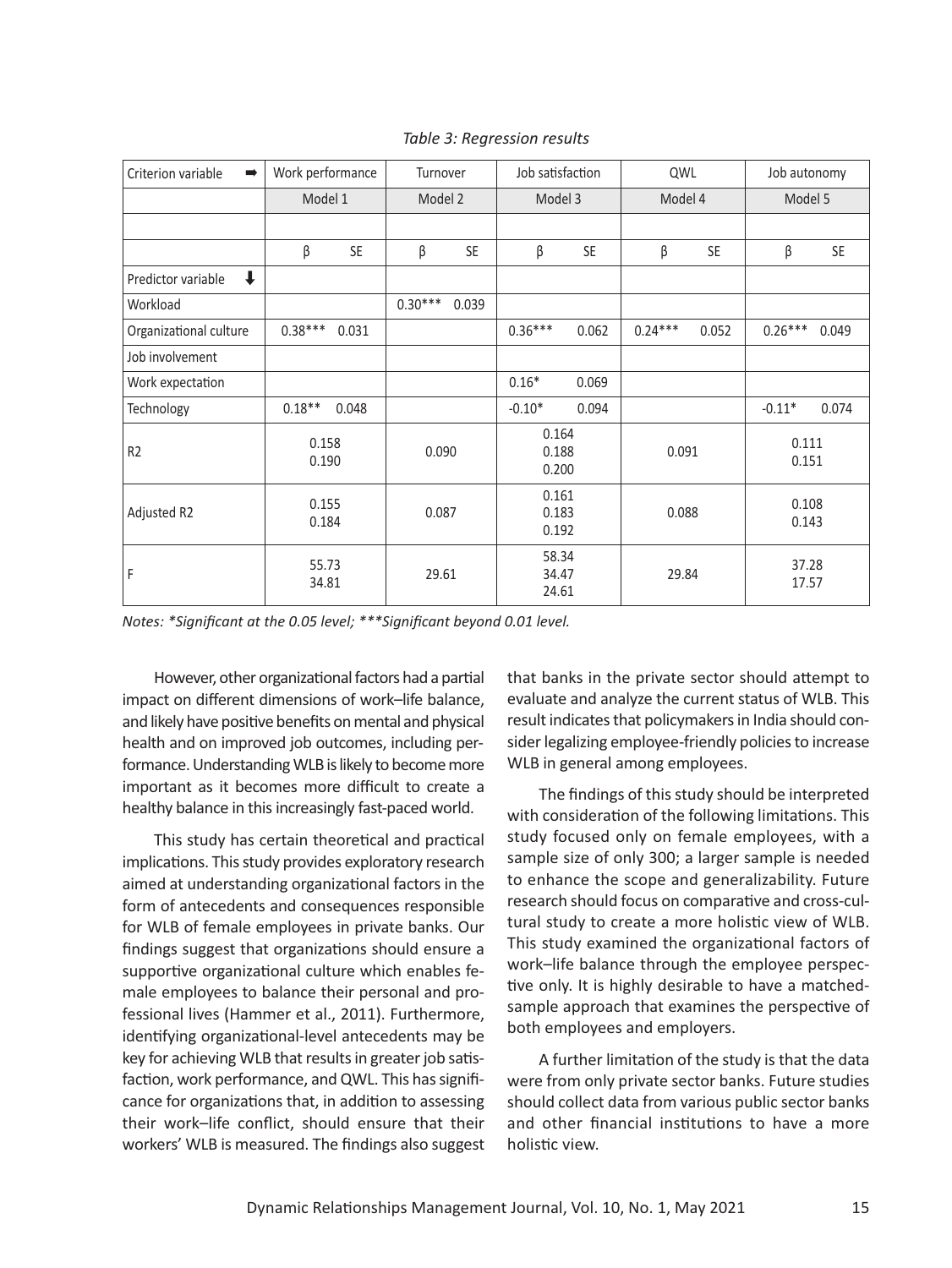### **EXTENDED SUMMARY/IZVLEČEK**

Študija opredeljuje najpomembnejše dejavnike, ki vplivajo na ravnotežje med delom in zasebnim življenjem (WLB) in posledice le‐teh na organizacijski ravni. Vzorec je sestavljalo 300 žensk, zaposlenih v različnih zasebnih bankah. Podatki so bili zbrani s skrbno oblikovanim vprašalnikom, pri čemer je bila uporabljena tehnika naključnega vzorčenja, podatki pa so bili analizirani z multiplo regresijsko analizo. Študija je opredelila nekatere organizacijske vidike ravnotežja med delom in zasebnim živl‐ jenjem, kot so delovna obremenitev, organizacijska kultura, vključenost v delo, pričakovanje o delu in tehnologija. Kot posledice WLB pa je obravnavala delovno uspešnost, fluktuacijo pri delu, zado‐ voljstvo na delovnem mestu, kakovost ravnotežja med delom in zasebnim življenja in avtonomijo delovnega mesta. Rezultati so razkrili, da sta organizacijska kultura in tehnologija najpomembnejši predpostavki ravnotežja med delom in življenjem, saj te spremenljivke vplivajo na delovno uspešnost, zadovoljstvo delovnih mest, kakovost delovnega življenja in avtonomijo delovnih mest, medtem ko delovna obremenitev in pričakovanje o delu škodljivo vplivajo na fluktuacijo pri delu.

### **REFERENCES**

- Abdus, A. (2015). Impact of Life and Job Domain Character‐ istics on Work Life Balance of Textile Employees in Pak‐ istan. *Science International (Lahore), 27*(3), 2409‐2416.
- Adkins, C. L. & Premeaux, S. F. (2012). Spending Time: The Impact of Hours Worked on
- Work‐Family Conflict. *Journal of Vocational Behavior, 80,* 380‐389.
- Agbozo, G., Owusu, I., Hoedoafia, M. & Atakorah, Y. (2017). The Effect of Work Environment on Job Satisfaction: Ev‐ idence from the Banking Sector in Ghana. *Journal of Human Resource Management. 5*(1), 12‐18.
- Anis, A., Rehman, K., Rehman, I., Khan, M. A., & Humay‐ oun, A. A. (2011). "Impact of Organizational Commitment on Job Satisfaction and Employee Retention in Pharmaceutical Industry*." African Journal of Business Management*, *5,* 7316‐7324.
- Arulraja, A. & Opatha, H. (2012). An Exploratory Study on the Personal Qualities/Characteristics Expected by the Organizations for Key HRM jobs in Sri Lanka. *Sri Lankan Journal of Human Resource Management, 3*(1), 32‐48.
- Aryee, S., Srinivas, E. S. & Tan, H. H. (2005). Rhythms of Life: Antecedents and Outcomes of Work‐Family Bal‐ ance in Employed Parents. *Journal of Applied Psychol‐ ogy, 90*(1), 132–146.

Ayinla. (2006). *Strategic Human Resource Management: A Process Approach.* Mulink Publishing House, Lagos.

- Bagtasos, M. R. (2011). Quality of Work Life: A Review of Lit‐ erature. *DLSU Business & Economics Review*, *20*(2), 1‐8.
- Beh, L. (2006). "Predicting Quality of Work Life: The Impli‐ cations of Career Dimensions," Proceedings of the In‐ ternational Conference on Business and Information. *Academy of Taiwan Information Systems Research, 3*(1).
- Baitul Islam, M. (2012). Factors Affecting Quality of Work Life: An Analysis on Employees of Private Limited Companies in Bangladesh. *Global Journal of Manage‐ ment and Business Research, 12*(18): 22‐31.
- Bardoel, A., Tharenou, P. & Ristov, D. (2000). The Chang‐ ing Composition of the Australian Workforce relevant to work‐family issues. *International Human Resource Issues*, *1*(1), 58–80.
- Berg, P., Kalleberg, A.L. & Appelbaum, E. (2003). Balanc‐ ing Work and Family: The Role of High Commitment Environment. *Industrial Relations A Journal of Econ‐ omy and Society, 42*(2), 168 – 188.
- Bhavani, G. S., et. al. (2015). Novel and recurrent muta‐ tions in WISP3 and an atypical phenotype. *Americal Journal of Medical Genet part, 167A*(10), 2481‐2484.
- Bogdanowicz, M. (2014). Organizational Culture as a Source of Competitive Advantage ‐ Case Study of a Telecommunication Company in Poland. *International Journal of Contemporary Management, 13*, 53‐66.
- Bothma, F.C. & Roodt, G. 2012. 'Work‐Based Identity and Work Engagement as Potential Antecedents of Task Performance and Turnover Intention: Unravelling a Complex Relationship'. *SA Journal of Industrial Psy‐ chology, 38*(1).
- Bothma, F.C. & Roodt, G. (2013). 'The Validation of the Turnover Intention Scale'. *SA Journal of Human Re‐ source Management, 11*(1), 507−519.
- Brough, P., Timms, C., O'Driscoll, M., Kalliath, T., Siu, O.L., Sit, C. & Lo, D. (2014). Work Life Balance: A Lon‐ gitudinal Evaluation of a New Measure across Aus‐ tralia and New Zealand Workers. *International Journal of Human Resource Management, 25*(19), 2724‐2744.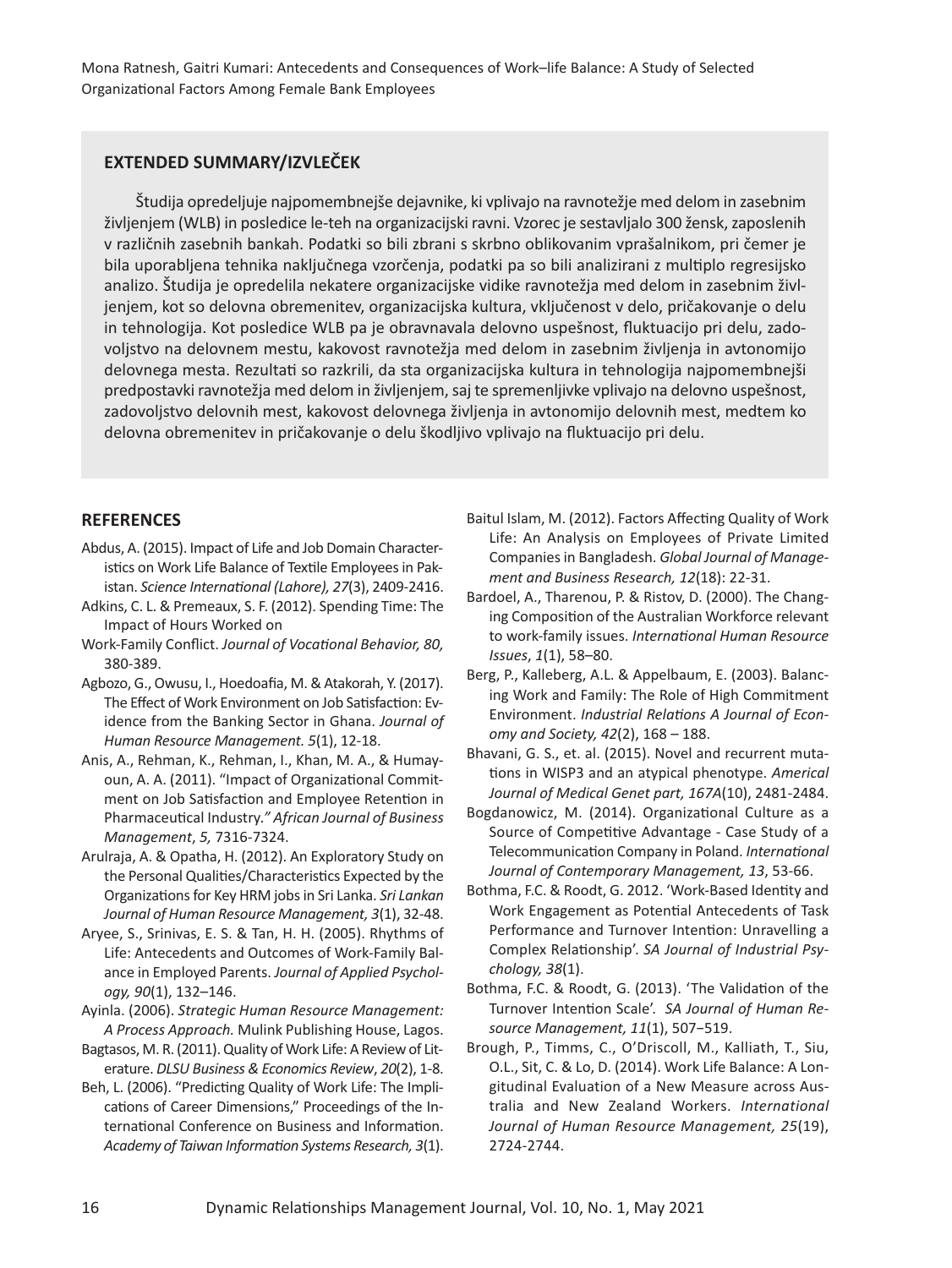- Caillier, J. G. (2016). Does Satisfaction with Family‐ Friendly Programs Reduce Turnover? A Panel Study Conducted in U.S. Federal Agencies. *Public Personnel Management, 45* (3), 284–307.
- Carlson, D. & Kacmar, K. (2000). Work‐Family Conflict in the Organization: Do Life Role Values Make a Differ‐ ence? *Journal of Management, 26*, (5), 1031‐1054.
- Chatterjee, S., Sarker, S. & Siponen, M. (2017). How Do Mobile ICTs Enable Organisational Fluidity: Toward a Theoretical Framework. *Information & Management, 54*(1), 1–13.
- Cho, S. H. (2011). An influence of care giver's job charac‐ teristics on organizational effectiveness: Focus on moderating role of growth needs and mediating role of self‐efficacy (Doctorate thesis). Hoseo University Graduate School, Asan.
- Clark, S. (2001). Work Cultures and Work/Family Balance. *Journal of Vocational Behavior, 58,* 348‐365.
- Coyle‐Shapiro, J. A. & Conway, N. (2005). Exchange Rela‐ tionships: Examining Psychological Contracts and Per‐ ceived Organizational Support. *Journal of Applied Psychology, 90*(4), 774.
- Darcy, C. & Carthy, A. M. (2007). Work‐family conflict: An exploration of the differential effects of a dependent child's age on working parents. *Journal of European Industrial Training, 31* (7), 530‐549.
- Dauda, D.Y. & Akingbade, W.A. (2011). Technology Inno‐ vation and Nigeria Banks Performance: The Assess‐ ment of Employee's and Customer's Response. *American Journal of Social and Management Sci‐ ences, 2*(3), 329‐340.
- Deepak, B.A. (2013). Work Related Musculoskeletal Disor‐ ders Among Hospital Nurses in Rural Maharashtra, India: A Multi Centre Survey. *Int J Res Med Sci*, 2320‐6012.
- DeVellis, R. (2012). Scale Development Theory and Appli‐ cations (3rd ed.). SAGE Publications, Inc.
- Duxbury, L. & Higgins, C. (2003). *Work‐life conflict in Canada in the new millennium: A status report.* Retrieved June 28, 2005, from the Public Health Agency of Canada.
- Eby, L. T., Casper, W. J., Lockwood, A., Bordeaux, C., & Brinley, A. (2005). Work and family research in IO/OB: Content analysis and review of the literature (1980‐ 2002). *Journal of Vocational Behavior, 66*(1), 124–197.
- Frone, M. R. (2003). *Work‐family balance.* In J. C. Quick & L. E. Tetrick (Eds.), *Handbook of occupational health psychology* (pp. 143–162).
- Fu, C. K. & Shaffer, M. A. (2000). The Tug of Work and Family: Direct and Indirect Domain‐Specific Determi‐ nants of Work‐Family Conflict. *Personnel Review*, *30*(5), 502‐522.
- Glavin, P., & Schieman, S. (2012). Work–Family Role Blur‐ ring and Work–Family Conflict. *Work and Occupa‐ tions, 39*(1), 71‐98.
- Gonzalez, J. & Grazzo, T. (2006). Structural Relationships between Organizational Service Orientation, Contact Employee Job Satisfaction and Citizenship Behavior. *International Journal of Service Industry Manage‐ ment*, *17*(1), 23‐50.
- Greenhaus, Jeffrey., & Beutell, Nicholas. (1985). Sources of Conflict between Work and Family Roles. *Academy of Management Review*, *10*, 76‐88.
- Greenhaus, J. H., Parasuraman, S. & Collins, K. M. (2001). Career Involvement and Family Involvement as Mod‐ erators of Relationships between Work–Family Con‐ flict and Withdrawal from a Profession. *Journal of Occupational Health Psychology, 6*(2), 91‐100.
- Grzywac, J.G. & Marks, N.F. (2000). Reconceptualizing the Work‐Family Interface: An Ecological Perspective on the Correlates of Positive and Negative Spillover between Work and Family. *Journal of Occupational Health Psychology, 5,* 111‐126.
- Haar, J., Russo, M., Sunyer, A. & Ollier‐Malaterre, A. (2014). Outcomes of Work‐Life Balance on Job Satisfaction, Life Satisfaction and Mental Health: A Study across Seven Cultures. *Journal of Vocational Behavior. 85,* 361‐373.
- Haar, J., Sunyer, A., Russo, M. & Ollier‐Malaterre, A. (2019). A Cross‐National Study on the Antecedents of Work–Life Balance from the Fit and Balance Perspec‐ tive. *Social Indicators Research, 142*(9).
- Hackman, J. R. & Oldham, G. R. (1975). Development of the Job Diagnostic Survey. *Journal of Applied Psychol‐ ogy, 60*(2), 159‐170.
- Hammer, Leslie & Kossek, Ellen & Anger, W Kent & Bodner, Todd & Zimmerman, Kristi. (2011). Clarifying Work‐Fam‐ ily Intervention Processes: The Roles of Work‐Family Conflict and Family‐Supportive Supervisor Behaviors. *The Journal of Applied Psychology, 96,* 134‐50.
- Hill, E. J., Yang, C., Hawkins, A. J. & Feiris, M. (2004). A Cross‐ Cultural Test of the Work‐Family Interface in 48 Coun‐ tries. *Journal of Marriage and Family, 66,* 1300‐1316.
- Holland, P., Cooper, B. & Hecker, R. (2015). Electronic Mon‐ itoring and Surveillance in the Workplace: The Effects on Trust in Management, and the Moderating Role of Occupational Type. *Personnel Review, 44*, 1–27.
- Hussain, T. & Saleem, S. (2014). Do Employees' Job Satisfac‐ tion, Involvement and Commitment Mediate Relationship Between Quality of Work Life and Employees' Retention? *World Applied Sciences Journal*, *30*(2), 245‐252.
- Jacobs, E.J. & Roodt, G. (2011). The Mediating Effect of Knowledge Sharing between Organisational Culture and Turnover Intentions of Professional Nurses. *SA Journal of Information Management, 13*(1).
- Karatepe, O. M. (2013). High‐Performance Work Practices and Hotel Employee Performance: The Mediation of Work Engagement. *International Journal of Hospital‐ ity Management, 32,* 132‐140.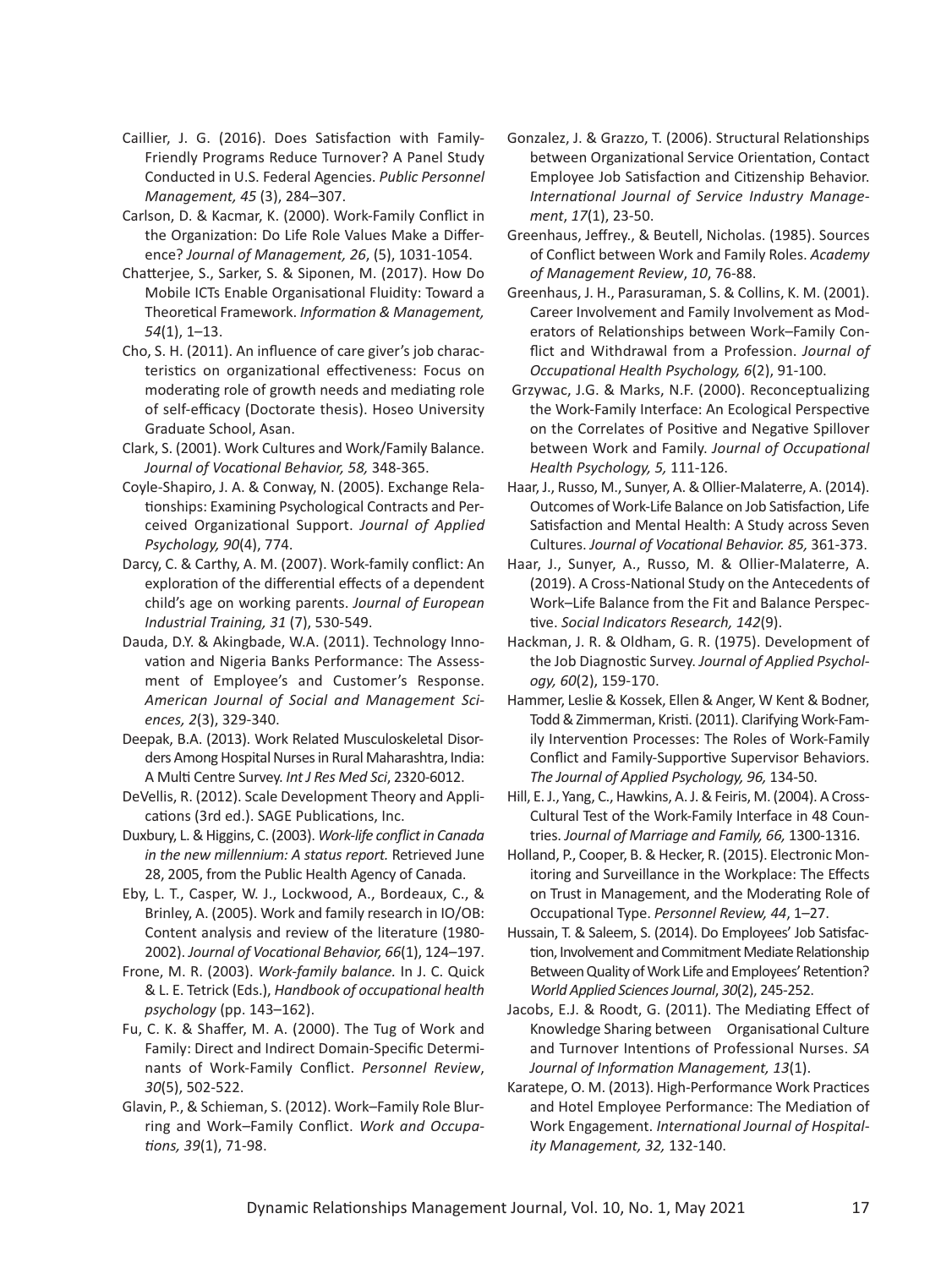Khani Α., Jaafarpour, M. & Dyrekvandmogadam, A. (2007). Quality of Nursing Work Life. *Journal of Clini‐ cal and Diagnostic Research*, *2*(6), 1169‐1174.

Kinnunen, U., Feldt, T., Mauno, S. & Rantanen, J. (2010). Interface between Work and Family: A Longitudinal In‐ dividual and Crossover Perspective. *Journal of Occupa‐ tional and Organizational Psychology, 83*(1), 119‐137.

Kirchmeyer, C. (2000). Work‐Life Initiatives: Greed or Benevolence Regarding Workers' Time? In C. L. Cooper & D. M. Rousseau (Eds.), *Trends in organizational be‐ havior, Vol. 7. Time in organizational behavior* (pp. 79‐ 93). New York, NY, US: John Wiley & Sons Ltd.

Konrad, A. M., & Mangel, R. (2000). "The Impact of Work‐ Life Programs on Firm Productivity". *Strategic Man‐ agement Journal, 21*(12), 1225‐1237.

Kruse, K. (2017, January 23). Work‐Life Balance: Tips From 24 Entrepreneurs Boiled Down To 1. Retrieved from https://www.forbes. com/sites/kevinkruse/2017/-01/23/work-life-balance-tips-from-24- entrepreneursboiled‐down‐to‐1/#317d20b23023

Lambert. (Eds.), Work and Life Integration: Organiza‐ tional, Cultural, and Individual Perspectives. (pp. 43– 59). Mahwah, NJ: Erlbaum.

Lapierre, L. & Allen, Tammy. (2012). Control at Work, Con‐ trol at Home, and Planning Behavior: Implications for Work‐Family Conflict. *Journal of Management, 38*(5), 1500‐1516.

Lingard, H. (2003). The Impact of Individual and Job Char‐ acteristics on Burnout among Civil Engineers in Australia and the Implications for Employee Turnover. *Construc‐ tion Management and Economics, 21*(1), 69‐80.

Major, V. S., Klein, K. J. & Ehrhart, M. G. (2002). Work Time, Work Interference with Family, and Psycholog‐ ical Distress. *Journal of Applied Psychology, 87(3)*, 427‐436.

Mazmanian, M., Orlikowski, W. J. & Yates, J. (2013). The Autonomy Paradox: The Implications of Mobile Email Devices for Knowledge Professionals. *Organization Science, 24*(5), 1337–1357.

McGinn, K. & Oh, E. (2017). Gender, Social Class, and Women's Employment. *Current Opinion in Psychol‐ ogy. 18,* 84‐88*.*

Michelle, T. (2013),"The Development of a Work‐Life Fit Model: A Demands and Resources Approach". *Inter‐ national Journal of Managing Projects in Business*, *6*(4), 792 ‐ 801.

Milliken, F. J. & Dunn‐Jensen, L. M. (2005). *The changing time demands of managerial and professional work: Implications for managing the work‐life boundary*. In E. E. Kossek., & S. J.

Moen, P. & Yu, Y. (2000). Effective Work/Life Strategies: Working Couples, Work Conditions, Gender, and Life Quality. *Social Problems, 47,* 291‐326.

Mumford, M.D. (2000), Managing Creative People: Strategies and Tactics for Innovation. *Human Re‐ source Management Review*, *10*(3), 313‐351.

Munn, S. & Chaudhuri, S. (2015). Work‐Life Balance: A Cross‐Cultural Review of Dual‐Earner Couples in India and the United States. *Advances in Developing Human Resources. 18*(1), 1‐15.

Naithani, P. (2010). Recession & Work Life Balance Initia‐ tives*. Romanian Journal of economic forecasting*, *13* (37), 55‐68.

Nawab, S. & Iqbal, S. (2013). Impact of Work‐Family Con‐ flict on Job Satisfaction and Life Satisfaction*. Journal of Basic and Applied Scientific Research, 3*(7), 101‐110.

Noor, N. M. (2002). The Moderating Effect of Spouse Sup‐ port on the Relationship between Work Variables and Women's Work‐Family Conflict. *Psychologia: An Interna‐ tional Journal of Psychology in the Orient, 45*(1), 12‐23.

Obeng, A. Y. & Mkhize, P. L. (2017). An Exploratory Anal‐ ysis of Employees and Customers' Responses in De‐ termining the Technological Innovativeness of Banks. *The Electronic Journal of Information Systems in De‐ veloping Countries, 80*(1), 1–23.

Platonova, E. A., Hernandez, R. S., Shewchuk, R. M. & Leddy, K. M. (2006). Study of Relationship between Organizational Culture and Organizational Outcomes Using Hierarchical Linear Modeling Methodology. *Quality Management in Health Care, 15* (3), 200‐209.

Pocock, B. (2003). *The work‐life collision: what work is doing to Australians and what to do about it, Le‐ ichardt*. Federation Press.

Pradhan, G. (2016). Work‐Life Balance among Working Women‐ A Cross‐Cultural Review (Working Paper No. 365).

Rajadhyaksha, U. & Velgach, S. (2009). Gender, Gender Role Ideology and Work‐Family Conflict in India. *Academy of Management*, Chicago, IL, USA.

Ratnasari, D. (2015). Effect of Expectation Levels and Service Performance on Community Satisfaction Levels through Confirmation as Intervening Vari‐ ables (Study on Surabaya Municipality Population and Civil Registry Service). *Public Policy and Man‐ agement, 3*(1), 1‐12.

Rhoades, L. & Eisenberger, R. (2002). Perceived Organi‐ zational Support: A Review of the Literature. *Journal of Applied Psychology, 87*(4), 698.

Rife, A. A.,& Hall, R.J. ( 2015) Work–Life Balance, Re‐ treived from the Society for Industrial and Organiza‐ tional Psychology data base, Retrieved from www.siop.org/WhitePapers/WorkLifeBalance. pdf.

Rothbard, N. P. & Ollier‐Malaterre, A. (2015). Boundary management. In T. D. Allen & L. T. Eby (Eds.), Oxford handbook of work and family (pp. 109–124). New York, NY: Oxford University Press.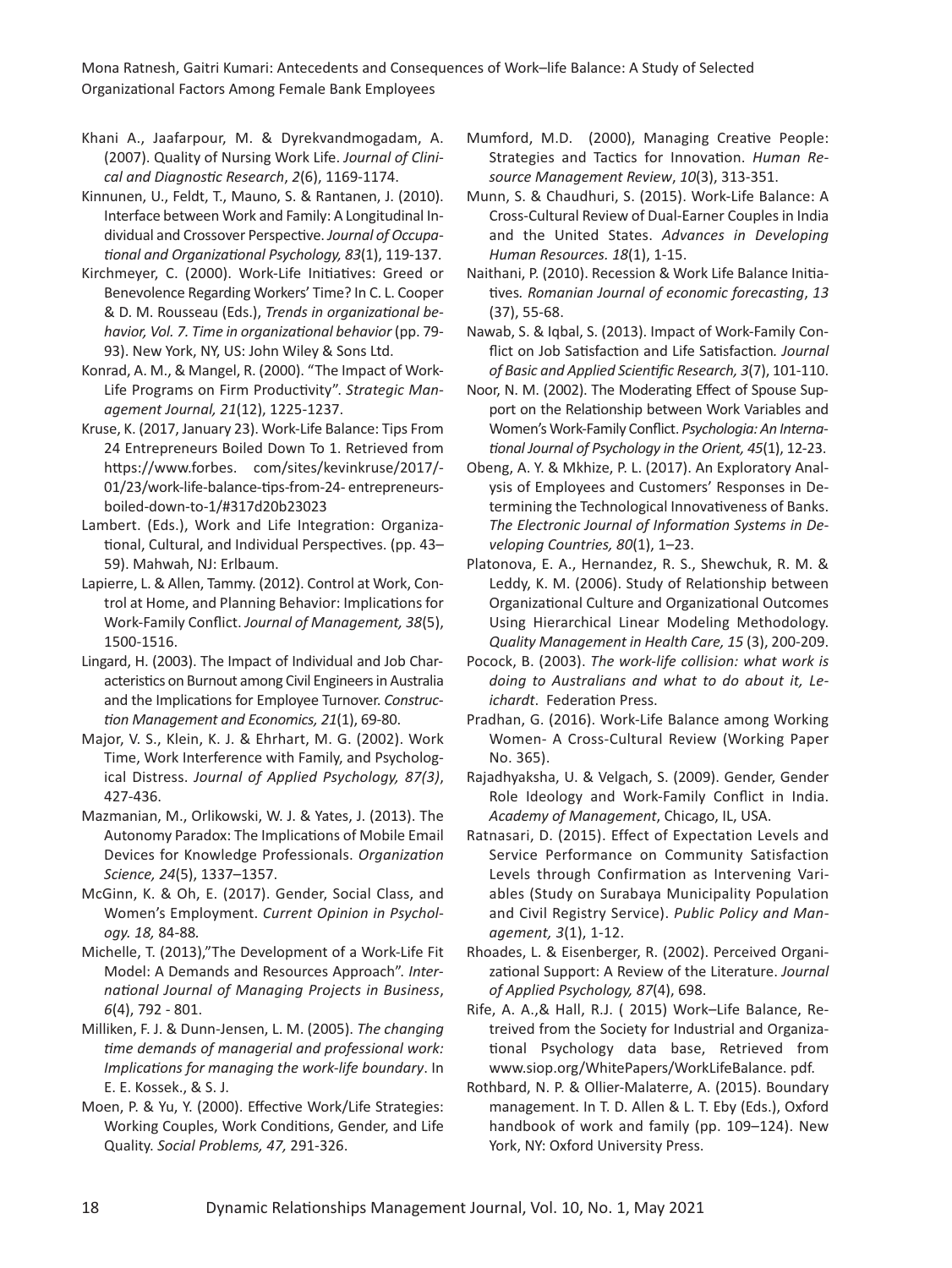- Ruzevicius, J. & Valiukaite, J. (2017). Quality of life and quality of work life balance: Case study of public and private sectors of Lithuania. *Quality ‐ Access to Suc‐ cess, 18,* 77‐81.
- Sabherwal, R. & Chan, Y. E. (2001). Alignment between Business and IS Strategies: A Study of Prospectors, Analysers and Defenders. *Information Systems Re‐ search, 12*(1), 11–33.
- Saklani, D.R. (2004). Quality of Work Life in the Indian Context: An Empirical Investigation. Decision. *Deci‐ sion*, *31*,101‐135.
- Salazar, C. (2001). Building Boundaries and Negotiating Work at Home. *Journal of Applied Behavioral Science*, *43*, 162–170.
- Saltzstein, A.L., Ting, Y. & Saltzstein, G.H. (2001). Work‐ Family Balance and Job Satisfaction: The Impact of Family‐Friendly Policies on Attitudes of Federal Gov‐ ernment Employees. *Public Administration Review, 61,* 452‐467.
- Samad, S. (2007). Assessing the Effects of Job Satisfaction and Psychological Contract on Organizational Com‐ mitment among Employees in Malaysian SMEs. The 4'" SMEs in a Global Economy Conference, 2007.
- Schneider, B., Ehrhart, M. & Macey, W. (2012). Organiza‐ tional Climate and Culture. *Annual review of psychol‐ ogy, 64,* 361‐388.
- Shadab, M. & Arif, K. (2015). Impact of Work ‐ Life Bal‐ ance on Job Satisfaction: A Case of Health Care Ser‐ vices in Pakistan. *Developing Country Studies, 5* (9), 132–139.
- Sharma, J.P., & Bajpai, N. (2010). Organizational Commit‐ ment and its Impact on Job satisfaction of Employees: A Comparative Study in Public and Private Sector in India. *International Bulletin of Business Administra‐ tion, 9*, 7‐19.
- Shklovski, I., Troshynski, E. & Dourish, P. (2015). Mobile Technologies and the Spatiotemporal Configurations of Institutional Practice. *Journal of the Association for In‐ formation Science and Technology, 66*(10), 2098–2115.
- Silverthorne, C. (2004). The Impact of Organizational Cul‐ ture and Person Organization Fit on Organizational Commitment and Job Satisfaction in Taiwan. *Leadership amp; Organization Development Journal, 25*, 592‐9.
- Smith, K., Smith, M. & Brower, T. (2010). An Examination of Work Life Balance Perspectives of Accountants. *In‐ ternational Journal of Critical Accounting, 3*, 367‐383.
- Suifan., Abdallah. & Diab. (2016). The Influence of Work Life Balance on Turnover Intention in Private Hospitals: The Mediating Role of Work Life Conflict. *European Journal of Business and Management, 8*, 126‐139.
- Sturges, J. & Guest, D. (2004). Working to Live or Living to Work? Work/Life Balance Early in the Career. *Human Resource Management Journal, 14*(4), 5‐20.
- Tharmalingam, S. D. & Bhatti, M. A. (2014). Work‐Family Conflict: An Investigation on Job Involvement, Role Ambiguity and Job Demand: Moderated by Social Support*. Journal of Human Resource Management*, *2*(3), 52‐62.
- Thompson, C., Beauvais, L. L. & Lyness, K. S., (1999). When Work‐Family Benefits are not Enough: The In‐ fluence of Work‐Family Culture on Benefit Utilization, Organizational Attachment, and Work‐Family Conflict. *Journal of Vocational Behaviour, 54,* 392‐415.
- Towers, I., Duxbury, L., Higgins, C. & Thomas, A. (2006). Time thieves and space invaders: Technology work and the organization. *Organisation Change Manage‐ ment, 19*, 593‐618.
- Valk, R. & Srinivasan, V. (2011). Work‐Family Balance of Indian Women Software Professionals: A Qualitative Study. *IIMB Management Review, 23*(1), 3‐3.
- Valcour, P. M., & Hunter, L. W. (2005). *Technology, orga‐ nizations, and work‐life integration*. In E. E. Kossek., & S. J. Lambert (Eds.), Work and life integration: Or‐ ganizational, cultural, and individual perspectives. (pp. 61–84). Mahwah, NJ: Erlbaum.
- Voydanoff, P. (2004). The Effects of Work Demands and Resources on Work‐to‐Family Conflict and Facilita‐ tion. *Journal of Marriage and Family, 66*(2), 398‐412.
- Walia, P. (2014). Work‐Life Balance in Relation to Task Va‐ riety and Task Autonomy: A Study of Bank Employees. *Journal of Strategic Human Resource Management, 3*(1), 10‐15*.*
- Wang, Wei. & Zhang, Yi. (2015). "From ITS Satisfaction to Job Satisfaction: Understanding the Role of User‐ Technology Fit". PACIS 2015 Proceedings. Paper 154.
- Wang, P. & Walumbwa, F.O. (2007). "Family Friendly Pro‐ grams, Organizational Commitment and Work With‐ drawal: The Moderating Effect of Transformational Leadership". *Personnel Psychology, 60*(2), 397‐427.
- Wesley, J.R. & Muthuswamy, P.R. (2005). Work Family Conflict in India‐ An Empirical Study. *SCMS Journal of Indian Management, 2*(4), 95‐102.
- Younesi, AD. & Jad, M. (2015). Surveying the Effect of Work‐Life Balance on Quality of Life (Case Study: Hos‐ pitals of Sanandaj). *Hospital, 14*(1), 85–96.
- Yousef, D. A. (2000). The Interactive Effects of Role Con‐ flict and Role Ambiguity on Job Satisfaction and Atti‐ tudes toward Organizational Change: A Moderated Multiple Regression Approach. *International Journal of Stress Management, 7*(4), 289‐303.
- Zare, K. & Janani, H. (2015). Correlation between Quality of Work Life and Efficiency of Managers of Sports Clubs in City of Tabriz. *International Journal of Sport Studies*, *5*, 410‐414.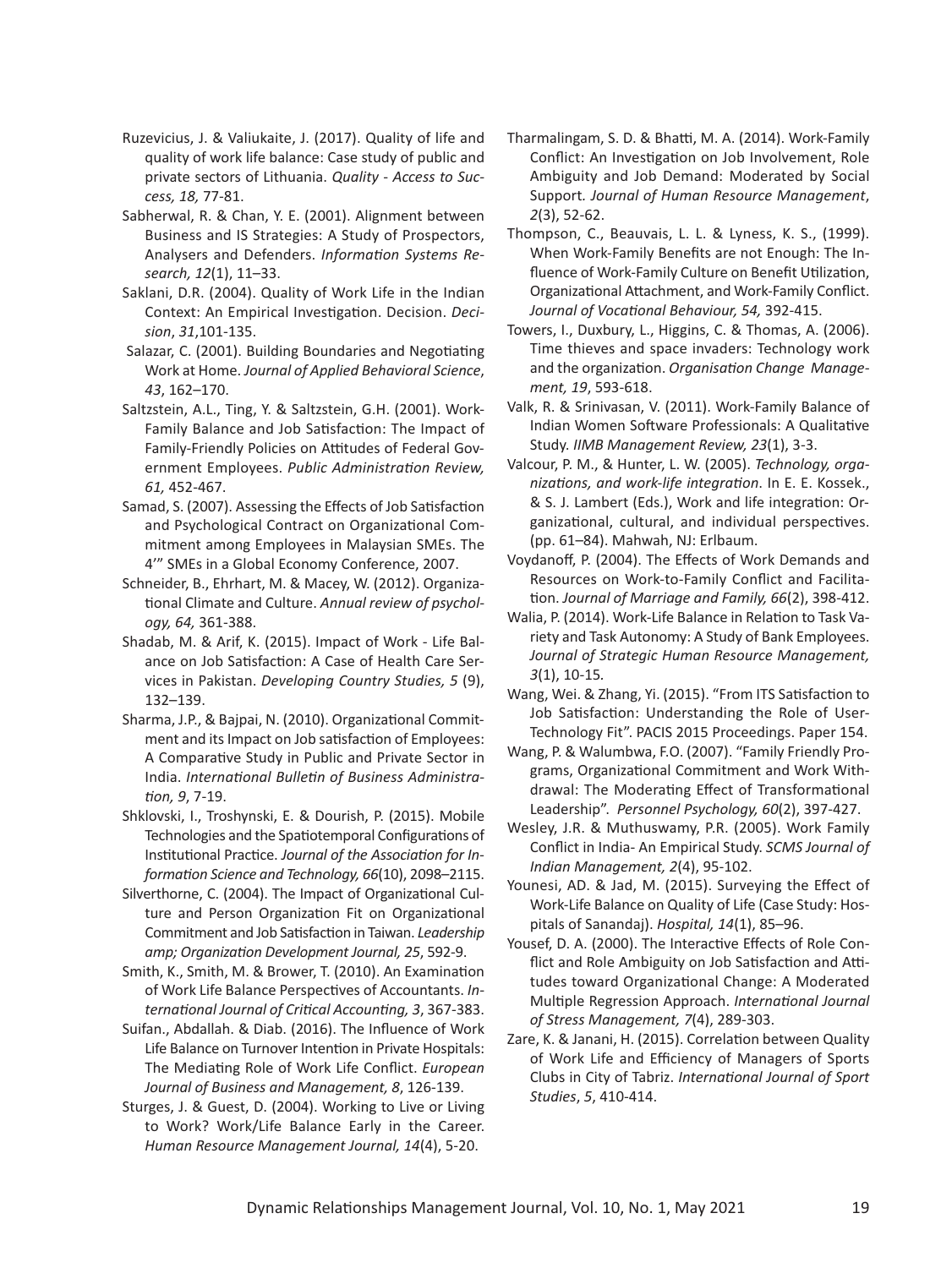## **Appendix**

## **Work–Life Balance Factors Questionnaire**

Instructions:

The following statements are possible feelings about your work as well as your life. Please read each statement carefully and give your response in a manner given below:

- ‐ Assign '5' to the statement of "high agreement"
- ‐ Assign '4' to the statement of "agreement"
- ‐ Assign '3' to the statement for which you have "neutral" opinion
- ‐ Assign '2' to the statement of "disagreement"
- ‐ Assign '1' to the statement of "high disagreement"

|        | <b>Work Load</b>                                                         |  |  |  |  |  |  |  |  |
|--------|--------------------------------------------------------------------------|--|--|--|--|--|--|--|--|
| S. No. | Item                                                                     |  |  |  |  |  |  |  |  |
|        | My responsibility at work increases my workload.                         |  |  |  |  |  |  |  |  |
|        | I feel physically drained when I get back to home from the work.         |  |  |  |  |  |  |  |  |
|        | am in a hurry to get everything done each day.                           |  |  |  |  |  |  |  |  |
| 4      | I feel that family life interferes with my work.                         |  |  |  |  |  |  |  |  |
|        | My time of work does not match well with other family members' schedule. |  |  |  |  |  |  |  |  |
| 6      | plan my work and perform them orderly without any delay.                 |  |  |  |  |  |  |  |  |

|        | <b>Organizational Culture</b>                                                                                      |  |  |  |  |  |  |  |  |  |
|--------|--------------------------------------------------------------------------------------------------------------------|--|--|--|--|--|--|--|--|--|
| S. No. | Item                                                                                                               |  |  |  |  |  |  |  |  |  |
|        | The atmosphere in this organization is very friendly and people spend enough time in informal<br>social relations. |  |  |  |  |  |  |  |  |  |
|        | Here people have high concern for one another and help each other spontaneously when such<br>help is needed.       |  |  |  |  |  |  |  |  |  |
| 3      | Through regular meetings and joint forums, employees are actively involved in solving day to day<br>problems.      |  |  |  |  |  |  |  |  |  |
| 4      | Before taking any important decision, the management always consults the employees here.                           |  |  |  |  |  |  |  |  |  |
| 5      | Our organization has a set of rules and regulations which are followed more by the job.                            |  |  |  |  |  |  |  |  |  |

|        | <b>Job Involvement</b>                                                     |  |  |  |  |  |  |  |  |  |
|--------|----------------------------------------------------------------------------|--|--|--|--|--|--|--|--|--|
| S. No. | Item                                                                       |  |  |  |  |  |  |  |  |  |
|        | The most important things that happen to me are related to my present job. |  |  |  |  |  |  |  |  |  |
|        | willingly accept all the assignments given to me.                          |  |  |  |  |  |  |  |  |  |
| 3      | Quite often I cut short my lunch hour to complete the job.                 |  |  |  |  |  |  |  |  |  |
| 4      | I do not mind over exerting myself on the job.                             |  |  |  |  |  |  |  |  |  |
|        | It annoys me to leave work unfinished.                                     |  |  |  |  |  |  |  |  |  |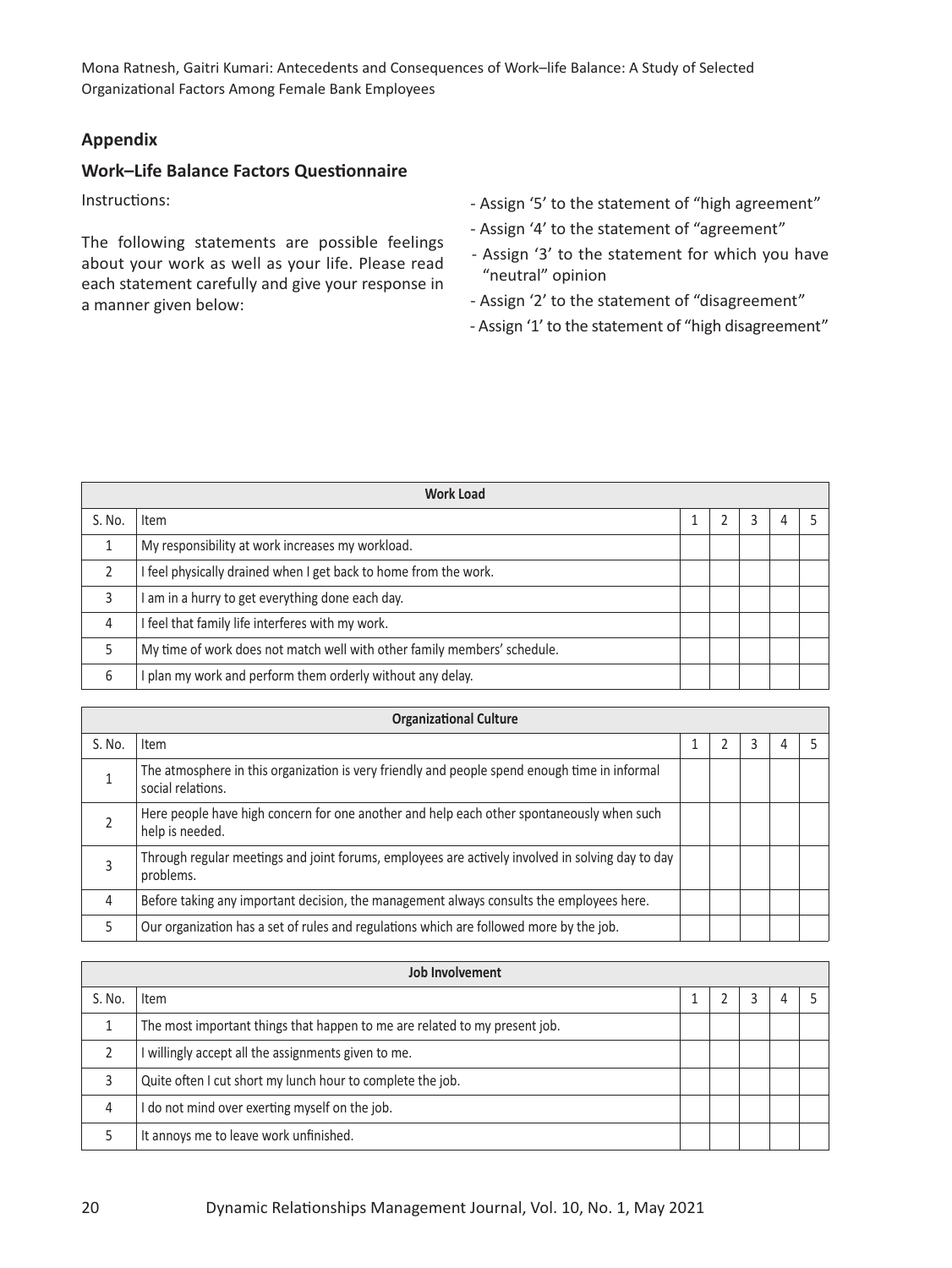|        | <b>Work Expectation</b>                                                                               |  |  |  |  |  |  |  |
|--------|-------------------------------------------------------------------------------------------------------|--|--|--|--|--|--|--|
| S. No. | Item                                                                                                  |  |  |  |  |  |  |  |
|        | am ready to take more challenging opportunities at work.                                              |  |  |  |  |  |  |  |
|        | expect to receive adequate training when new systems are introduced in the organization.              |  |  |  |  |  |  |  |
|        | wish to get respect and work well with co-workers, customers and superior from diverse<br>backgrounds |  |  |  |  |  |  |  |
| 4      | want to segregate both my professional and personal life without any conflicts.                       |  |  |  |  |  |  |  |
|        | hope that quality of work increases with adequate work-life balance.                                  |  |  |  |  |  |  |  |

|        | <b>Technology</b>                                                                                            |  |  |  |  |  |  |  |  |  |  |
|--------|--------------------------------------------------------------------------------------------------------------|--|--|--|--|--|--|--|--|--|--|
| S. No. | Item                                                                                                         |  |  |  |  |  |  |  |  |  |  |
|        | Using technology blurs boundaries between my job and my home life.                                           |  |  |  |  |  |  |  |  |  |  |
|        | I do not get everything done at home because I find myself completing job-related work due to<br>technology. |  |  |  |  |  |  |  |  |  |  |
|        | am not able to fulfil my family roles because I am doing technology enabled work activities<br>from home.    |  |  |  |  |  |  |  |  |  |  |
| 4      | Use of technology enhances my effectiveness on the job.                                                      |  |  |  |  |  |  |  |  |  |  |

|        | <b>Work Performance</b>                                                               |  |  |  |  |  |  |  |
|--------|---------------------------------------------------------------------------------------|--|--|--|--|--|--|--|
| S. No. | Item                                                                                  |  |  |  |  |  |  |  |
|        | In my organization performance is always measured on target perspective.              |  |  |  |  |  |  |  |
|        | make rigorous attempts to achieve objectives and set targets.                         |  |  |  |  |  |  |  |
|        | make rigorous efforts to improve my work skills.                                      |  |  |  |  |  |  |  |
| 4      | My decisions and suggestions are supported/appreciated by my superiors.               |  |  |  |  |  |  |  |
|        | Employees in my organization are always rewarded appropriately for their performance. |  |  |  |  |  |  |  |

|              | Turnover/Attrition                                                                               |              |                |   |   |   |  |  |  |  |
|--------------|--------------------------------------------------------------------------------------------------|--------------|----------------|---|---|---|--|--|--|--|
| S. No.       | Item                                                                                             | $\mathbf{1}$ | 2              | 3 | 4 | 5 |  |  |  |  |
| 1            | Attrition is more because employees are getting better opportunity.                              |              |                |   |   |   |  |  |  |  |
| 2            | Authorities can fire anyone due to non-fulfilment of targets.                                    |              |                |   |   |   |  |  |  |  |
| 3            | In this organization undue work pressure generally leads to turnover.                            |              |                |   |   |   |  |  |  |  |
| 4            | Employees leave organization because of family commitments.                                      |              |                |   |   |   |  |  |  |  |
|              | <b>Job Satisfaction</b>                                                                          |              |                |   |   |   |  |  |  |  |
| S. No.       | Item                                                                                             | 1            | $\overline{2}$ | 3 | 4 | 5 |  |  |  |  |
| $\mathbf{1}$ | am satisfied with the challenging opportunities I get in the organization                        |              |                |   |   |   |  |  |  |  |
| 2            | I feel satisfactory with the training when new systems are introduced in the organization.       |              |                |   |   |   |  |  |  |  |
| 3            | am more satisfied with the flexibility of timings and targets                                    |              |                |   |   |   |  |  |  |  |
| 4            | In my organization, communication of all rules, policies and procedures are very good.           |              |                |   |   |   |  |  |  |  |
| 5            | get proper feedback about my work performance from my superior.                                  |              |                |   |   |   |  |  |  |  |
| 6            | am satisfied with the separation of both my professional and personal life without any conflicts |              |                |   |   |   |  |  |  |  |
| 7            | am satisfied with the career growth I have in my job.                                            |              |                |   |   |   |  |  |  |  |